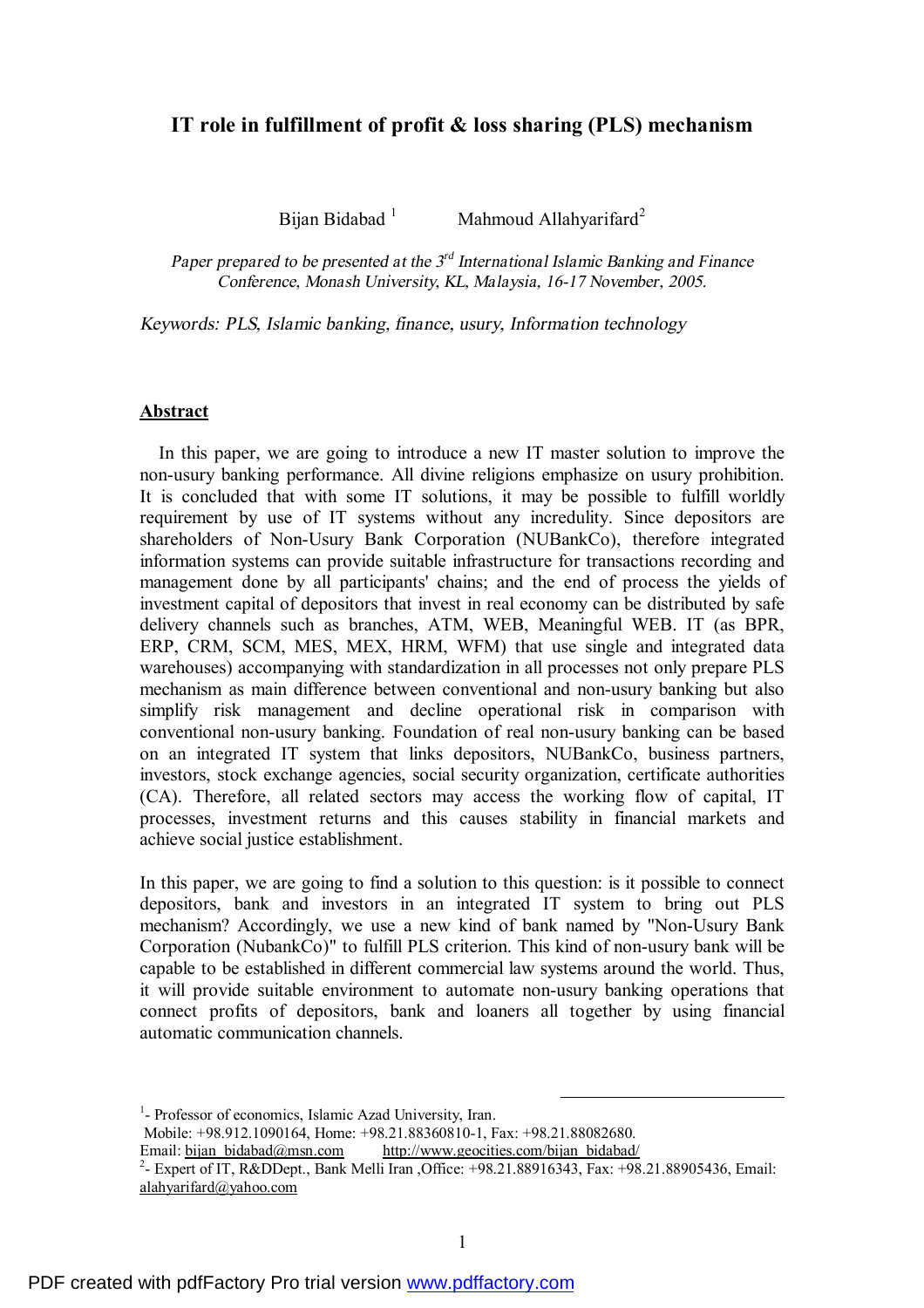## **Introduction**

In divine books such as Quran, Torah and Bible the prohibition of usury has been explicitly declared. However, there are many differences in definition of usuric financial operations in comparison with non-usuric operations. Bidabad and Harsini  $(2003)^1$  by scrutinizing usury definition and using theosophy principal of jurisprudence defined some criteria to distinguish usuric from non-usuric transactions. It seems that these criteria may be accepted as ending point of usury definition. The criteria are:

- 1. Loaner must share in profit/loss of the economic activity of loanee.
- 2. The rate of interest must not be determined and conditioned before.
- 3. Interest in consumption loans is usury.
- 4. Foreign currency exchange (without interest) is not usury.

If we accept the above criteria for non-usuric banking operations, then we may use IT systems as important standpoint to optimize efficiency and effectiveness of this type of banking. Otherwise, there are operational ambiguities for implementing PLS procedure.

Since in «Non-Usury Bank Corporation»  $(NUBankCo)^2$  depositors are stakeholders, therefore investment return should be distributed among them proportionally based on amount of their own deposits. The most important factor causing ineffectiveness of conventional non-usuric banking to achieve PLS mechanism is inability to distribute bank's profit at the end of financial period. On the other hand, the incapability of conventional non-usuric banking to achieve PLS mechanism comes from disconnectivity of profit and loss accounting systems and real economic returns of economic activities. Thus, this causes some ambiguities in nonusuric nature of transactions. Generally, the main preventing factors to PLS fulfillment are as follows:

- ü There isn't systematic connection among depositors (as supplier of financial resources or as bank's stakeholders) and loaner (as real investors or bank's business partners)
- ü Impossibility of creating specific portfolio for each depositor; and precise accounting of her yields by conventional traditional or semi-automatic systems.
- ü Existence of different profit (interest) rates for different term deposits based on their progressive time durations returns is a source of fluctuations in financial markets and cause unfair distribution of deposit holders returns. Since, the differential deposit interest rates is not equal to real economy rate of return; thus, it will be contradictory with PLS mechanism.
- ü Multiplicity of loan's interest rates and deposit's interest rates and their discrimination from real economy rate of return causes unfair distribution of profit coming from financial activities and is contradictory with PLS mechanism.

 $<sup>1</sup>$  Bidabad, B. Harsini, A. (2003), Religious-economic analysis of usury in consumption and investment</sup> loans and shortages of contemporary jurisprudence in finding the rules of religion legislator. Monetary and Banking Research Academy, Central Bank of Iran, 2003, (in Farsi). [http://www.geocities.com/bijan\\_bidabad/reba7.htm](http://www.geocities.com/bijan_bidabad/reba7.htm)

<sup>2</sup> B. Bidabad, (2005), Non-Usury Bank Corporation (NUBankCo) The Solution to Islamic Banking,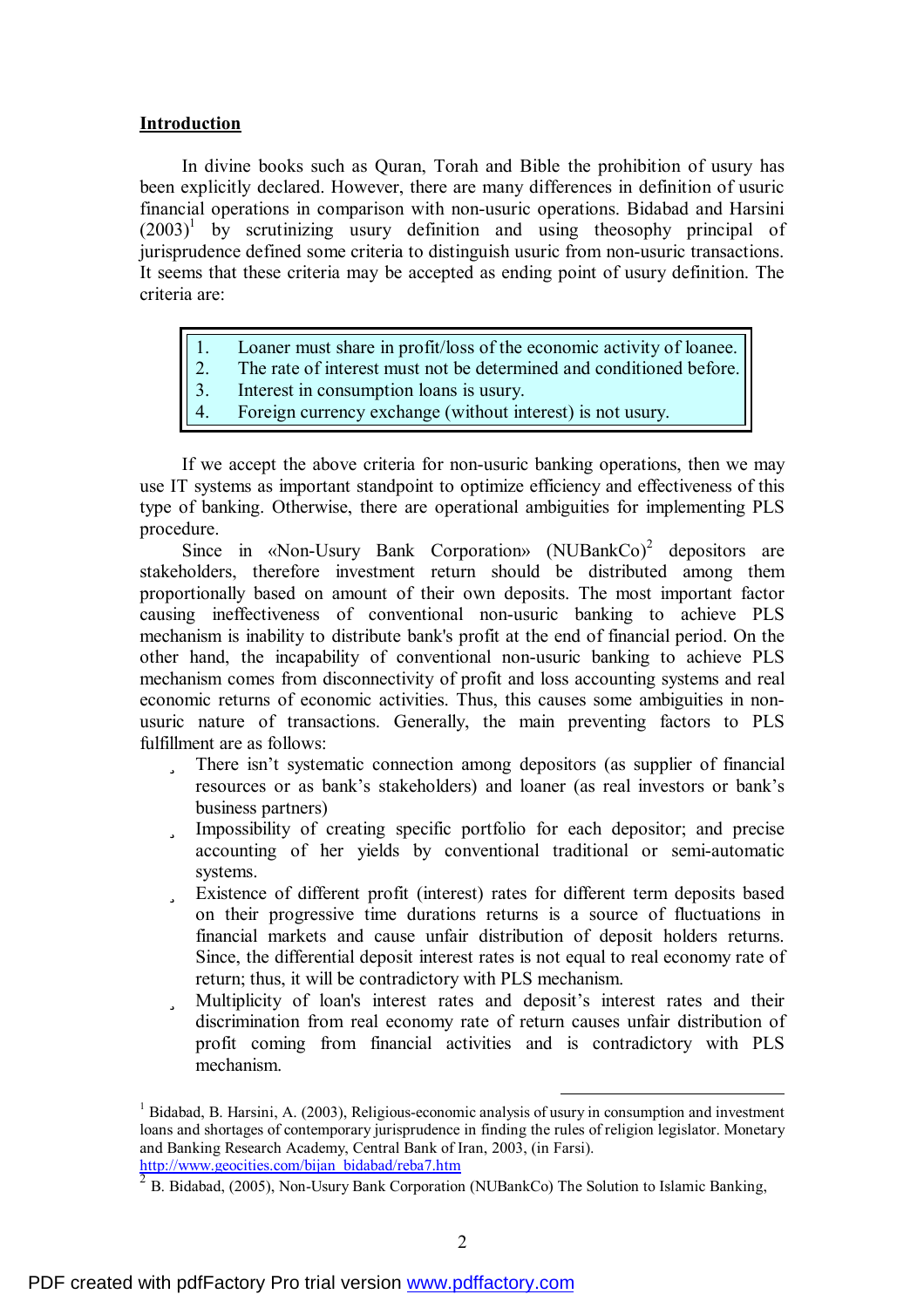ü In order to fulfill of PLS mechanism bank's stakeholders should be bank's depositors and therefore bank instead of maximizing shareholder's profit should maximize depositors' profit.

### **Conventional non-usuric banking role in financial markets**

Bidabad and Harsini (2003) by using mathematical modeling proved that financial intermediaries as an independent sector of economy is a source of fluctuations in interest rates and will fluctuate real markets. Term structure of loans' contractions and lags of interest rates fluctuations will cause in-coordination between financial resources supply and demand and therefore will cause permanent fluctuations of financial markets. In attention to the possibility of using PLS mechanism as a solution to prevent real economy oscillation coming from financial markets; what would be the solution to new non-usury banking architecture? We will try to answer this question in this paper.

Banks as economic firms are active in two markets. On the one hand, they demand financial resources from depositors (in deposit resources market) and on the other side, they supply credit to investors (in credit market). As Bidabad and Harsini (2003) have shown, conventional non-usuric banks do not act as financial intermediaries which receive fraction of investment returns from two parties of contracts as charges. If banks did as intermediaries, then many of usuric juristic problems of conventional banks activities would be eliminated. Conventional nonusuric banks act as economic firms and maximize their profits or minimize their interest and non-interest costs which the same markup price of resources mobilization.

$$
Max: p = \sum_{i}^{n} R_{i}(r_{i}^{L}) - \sum_{j}^{m} D_{j}(r_{j}^{D}) + \sum_{k}^{o} TR_{k} - \sum_{l}^{p} TC_{l}
$$

π: Profit of bank.

- $R_i$ : Revenue of credit supply to investors in different contracts with  $r_i^L$  loan interest rate.
- D<sub>j</sub>: Profit payment to deposit holders for deposit type j with  $r_j^D$  deposits interest rate.

 $TR_k$ : Revenue of offering banking services to customers.

 $TC_1$ : Total cost will be such as office, organizational, amortization, tax, personal

Due to lack of IT penetration in operational and supervisional and even managerial processes of conventional banks, the administration, personnel and overhead costs are less flexible and effective. Therefore, assuming constant  $TC_1$  and TR<sub>k</sub> the expression  $\sum_{i=1}^{n} R_i (r_i^L) - \sum_{i=1}^{m} R_i^L (r_i^L)$ *i j*  $R_i(r_i^L) - \sum_{i=1}^{m} D_i(r_i^D)$  will maximize the profit. Just as shown there is not simultaneous and systematic relationship between  $D_i$  and  $R_i$ . In other

words, non-usuric banking, the banks' profit resulting from financial transactions made with depositor's resources should be distributed among depositors after deduction of operational  $costs<sup>1</sup>$ . Two major problems are encountered to access this mechanism as follows:

1. In conventional non-usuric banking, depositors are not bank's shareholders. This fundamental problem can be solved by application of a newly defined special

<sup>&</sup>lt;sup>1</sup> In modern banking of developed countries, by IT implementing based systems has decreased overhead cost. See: Allahyarifard, Mahmoud, "E-banking services and its operational requirement in comparison with operational cost of different banking services", Monetary and Banking Research Academy, Central Bank of Iran, 2005, (Farsi).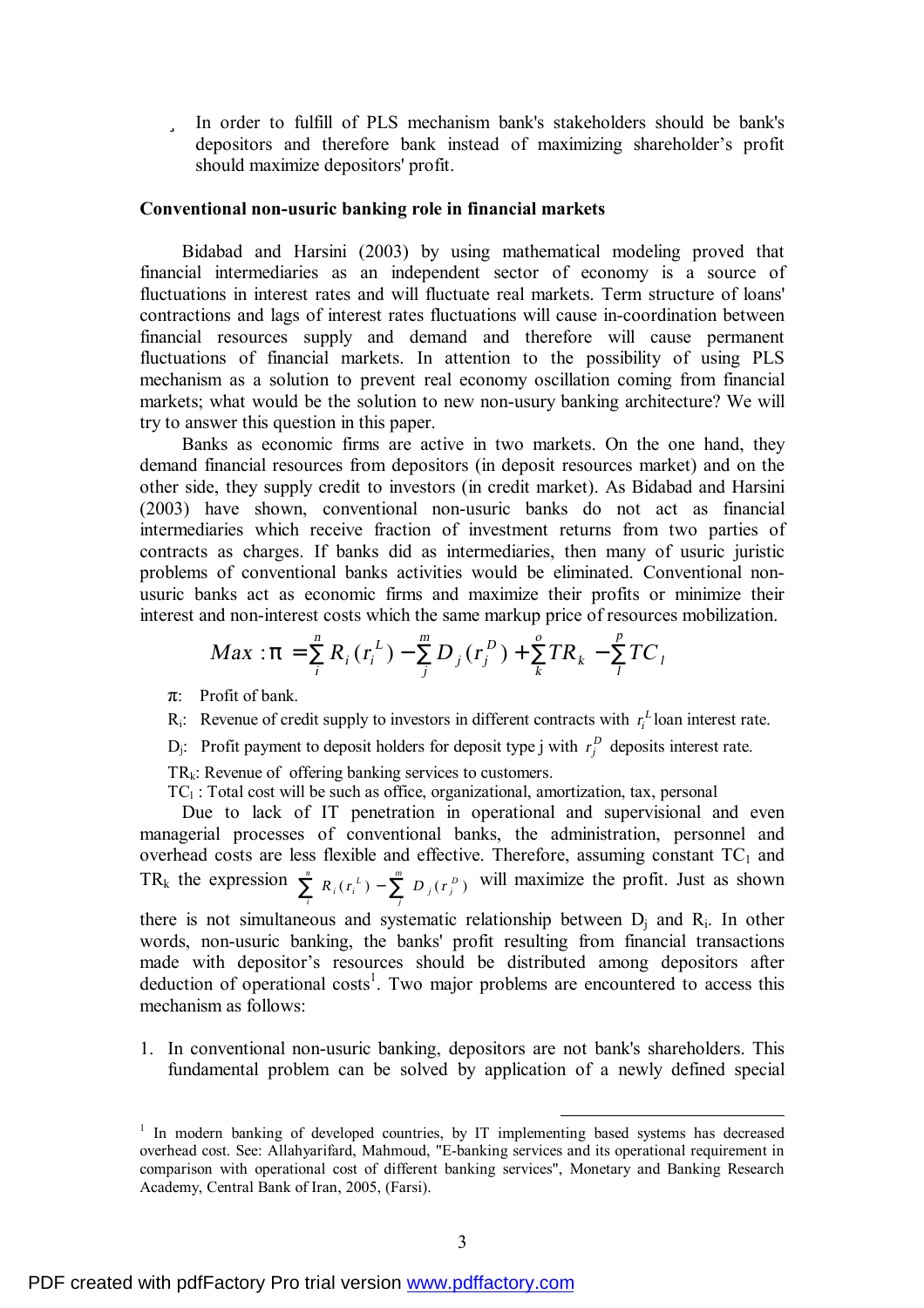banking system named by "Non-Usuric Bank Company (NUBankCo.)". This bank is explained by Bidabad (2005).

2. Profit (interest) distribution to depositors is due to long delay of finalizing auditing processes after the end of financial year. Whereas, it can be shortened by using IT systems. Thus distribution of profit based on PLS mechanism can be done in shorter periods and more rapidly. On the other side, because of heavy overhead cost in conventional banking, endeavor to implement PLS mechanism would not be very successful. Thus IT and ICT systems could initiate new opportunities to implement real PLS mechanism. This also can reduce overhead cost in conventional banking.

# **Microlink Banking Solution (MIBS) and experiences relating to supply of new non-usuric products**

MIBS is a new solution for banking activities by ICT master solutions. However, Microlink's activity domain is not restricted to non-usuric banking products. Microlink is working in an Islamic country and thus has focused on nonusuric banking products. Therefore, Microlink's experience will be useful for us to improve our idea in this paper.

MIBS provides a complete plan to meet the needs of global financial transactions. The system is based on conventional banking practices with application of new technologies of information and communication and distribution channels as internet. Reflexability, parametricity and security of MIBS are of its characteristics. MIBS was designed and developed on a 3-tier architecture of client/server and Online Transaction Processing (OLTP). This architecture provides a smoothed distribution and concentrated online transactions with load-balancing capability and fast responding and low bandwidth requirement. MIBS is compatible with Linux operating system and IBM-z series mainframe systems. MIBS covers Islamic banking products with multi-currency and multi-financial-institutions capabilities.

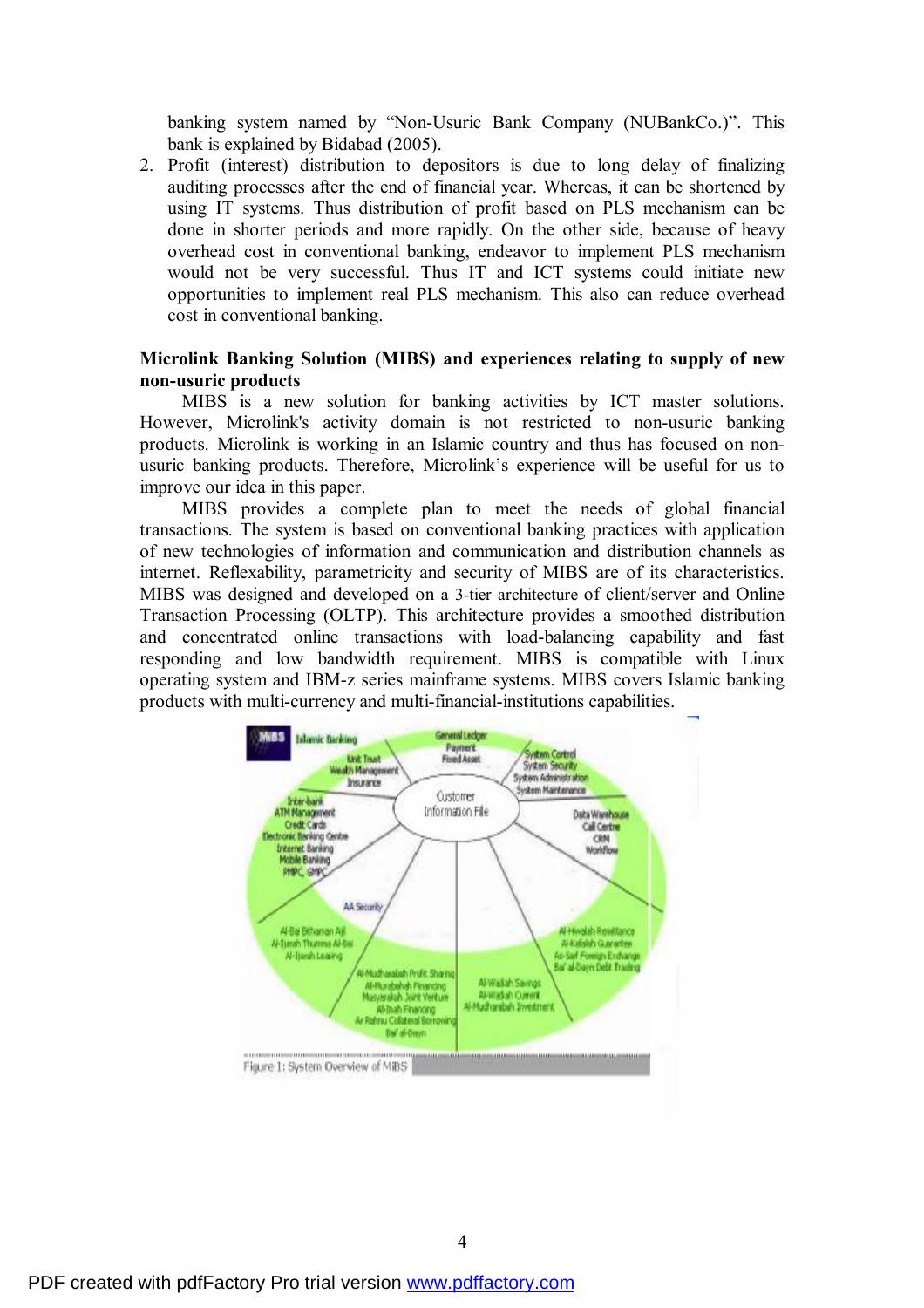# **Customer Information File (MIBS/CIF):**

MIBS/CIF has a global approach regarding customer relationship with the financial institutions. In this system customer account is unique (i.e. in master table a primary key<sup>1</sup> is assigned to every customer). Therefore, all tiers and modules of system and databases and applications connect by this unique number. CIF features are as follows:

- Customers' linkages based on MIBS modules provide comprehensive database of current and historical information of customer.
- Capability of customers' link maintenance.
- Blacklisting of customers and related products to facilitate credit-processing checks.
- Capability to define customer's enquiry and their level of access and assigning user/group accessions permissions.
- Information search can be done by account number, identification card characteristics, employment categories and other recorded indices.
- $AA<sup>2</sup>$  secure capability to protect customers' enquiries from intruders or unauthorized exposures.
- Interfaces with Data-Warehousing module on customer profitability analyses.

**Al-Wadiah Savings Account (MIBS/WSA):** MIBS/WSA is an online system that collect and update all financial transactions in MIBS databases directly and preserve real-time information. WSA designed on a safe-custody base and distribution of profit among customers is according to PLS mechanism. MIBS/WSA features are as follow:

- This system with other MIBS modules uses systemic information resources participatory.
- Provides multiple users defining capability and their authentications with multicurrency products.
- Automatic payment system capability and salary payment system.
- Electronic fund transfer to other accounts and interactions with other systems using gateways.
- Capability of using passbooks and statements for different accounts type.
- Overdraft system capability based on minimum of account's balance average and number of transactions.

**Al-Wadiah Current Account (MIBS/WCA):** MIBS/WCA operates as saving account. This production is managed by checkbook and contains check-imaging system. This system can verify account owner's signatures and contains black listed checking account holders.

**Al-Mudharabah Investment (MIBS/MI):** This production is an online time deposit and contains two types of fixed and short term deposits. This product is based on two contractions. The first one is Islamic Al-Mudharabeh and the second is Al-Inah. In al-Mudharabeh contracts, rate of return is floated and is based on PLS mechanism, and in the second, rate of return is fixed.

**Hire purchase financing (MIBS/AITAB):** This production is conditional leasing for purpose of buying.

 $<sup>1</sup>$  A primary key is a unique field in master table. In Relational Database Management Systems</sup> (RDBMS) all referential integrity is based on this fields.

AA is one of security ranking of system indexes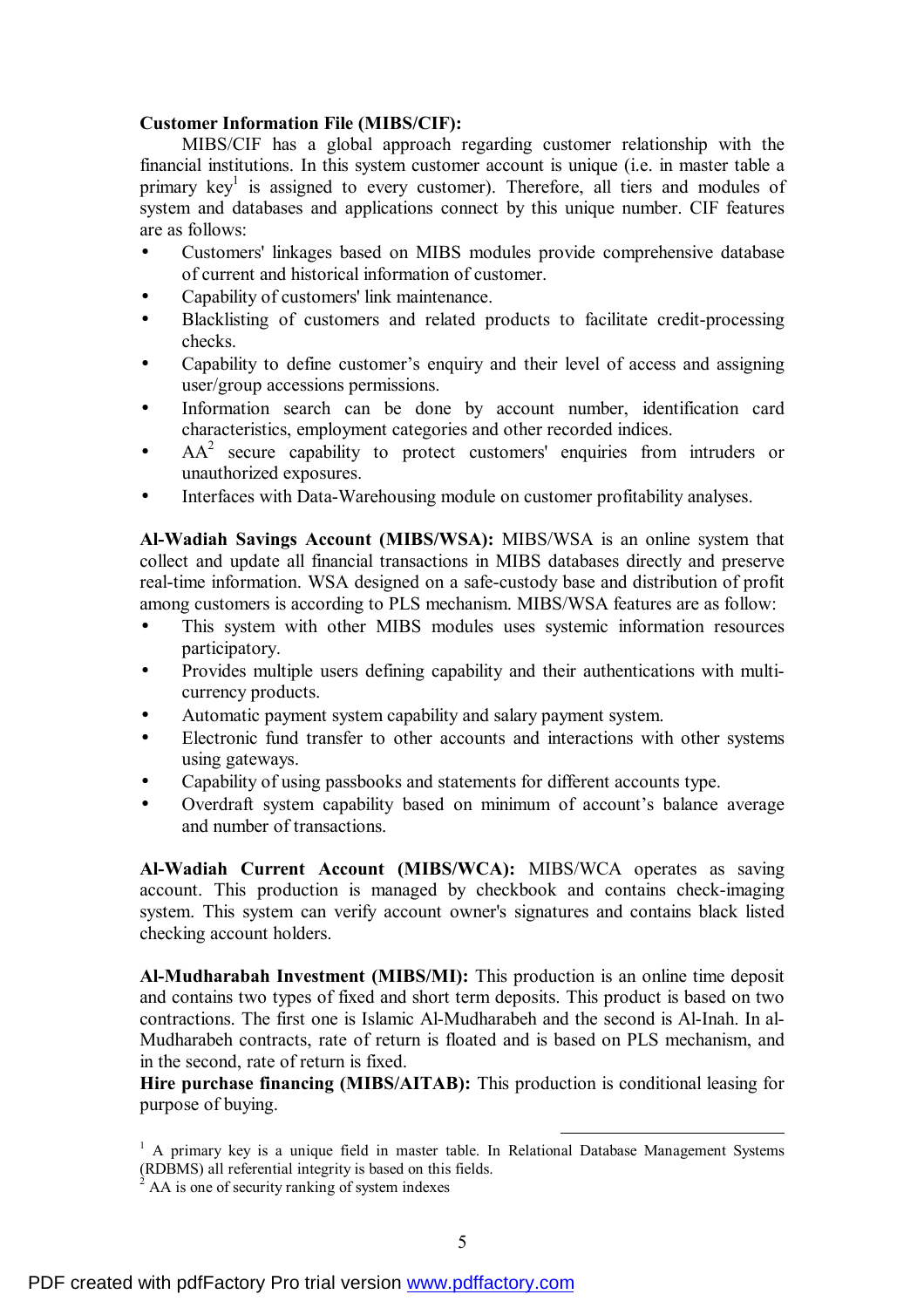**Al-Ijareh Leasing (MIBS/IL):** This product contains all leasing financial facilities of "Full pay Out Lease", "Deposit Lease", "Residual Lease" and "Operating Lease".

**Islamic Financing (MIBS/IF):** This product by using other products of Beyea, Ijareh, Modaraeh, Morabaeh, Moshrekeh and Kefaleh create other financial products.

**Share Financing (MIBS/SF):** It contains all operations on shares as tracing and unremitting, evaluating of shares, communication with stock-agencies, accounting of agency's commission and special reporting to shareholders and agencies, ….

**Ar-Rahnu (MIBS/AR):** It is an online system based on Ar-Rahnu contract. According to MIBS/AR in lieu of loan, debtor should provide a valuable asset as collateral for debt.

As a summery, what is known as MIBS, is just supplying IT based products and services that can be seen in conventional e-banking. But, in comparison with nonusuric banking products and services, it is similar to traditional banking frameworks and there is not significant differences regarding products and services. Therefore, there are many applicability problems and usury dubieties in MIBS.

# **Non-usuric banking information systems architecture and fulfillment of PLS mechanism:**

 In designing of modern non-usuric banking architecture similar to other IT based businesses, using global standards, models and factors are necessary. The related factors are fallow as:

- ü **Infrastructures:** Executive prosperity of modern non-usury banking depends upon suitable technical, telecommunication, cultural, educational and legal infrastructures. In the case of asymmetric dis-coordination in infrastructural chains, e-banking will fail. E-money and e-payment systems and Real Time Gross Settlement system (RTGS) will be important factors in e-banking development and depend on existence of authorities to certificate and proof digital signatures in a manner that authenticity, integrity, non-fabrication and non-reputation of exchanged data be recognizable.
- ü **Standardization:** Before designing and implementing IT systems, it is necessary to define operational, supervisory and managing standards. These standards should also be considered in information and communication management systems. These standards can be in realm of architecture layers and applications programming with multi-lingual, multi-currencies and accounting regulations supports. They should contains security standards in network communication layers: physical, data link, network, transport, session, presentation, application in OSI model<sup>1</sup>. All of standards are designed as compatible with globalization notions and directions.

<sup>&</sup>lt;sup>1</sup>The OSI model is an architecture that divides network communication into seven layers. In 1998, the International Standards Organization (ISO) released a set of specifications that describes a network architecture for connecting dissimilar devices. TCP/IP protocols follow a four-layer conceptual model known as Department of Defense (DOD) model: Application, Transport, Internet, and Network Interface. In order to access details refer to Microsoft Windows 2000 Network Infrastructure Administration, Microsoft press ,2000, Washington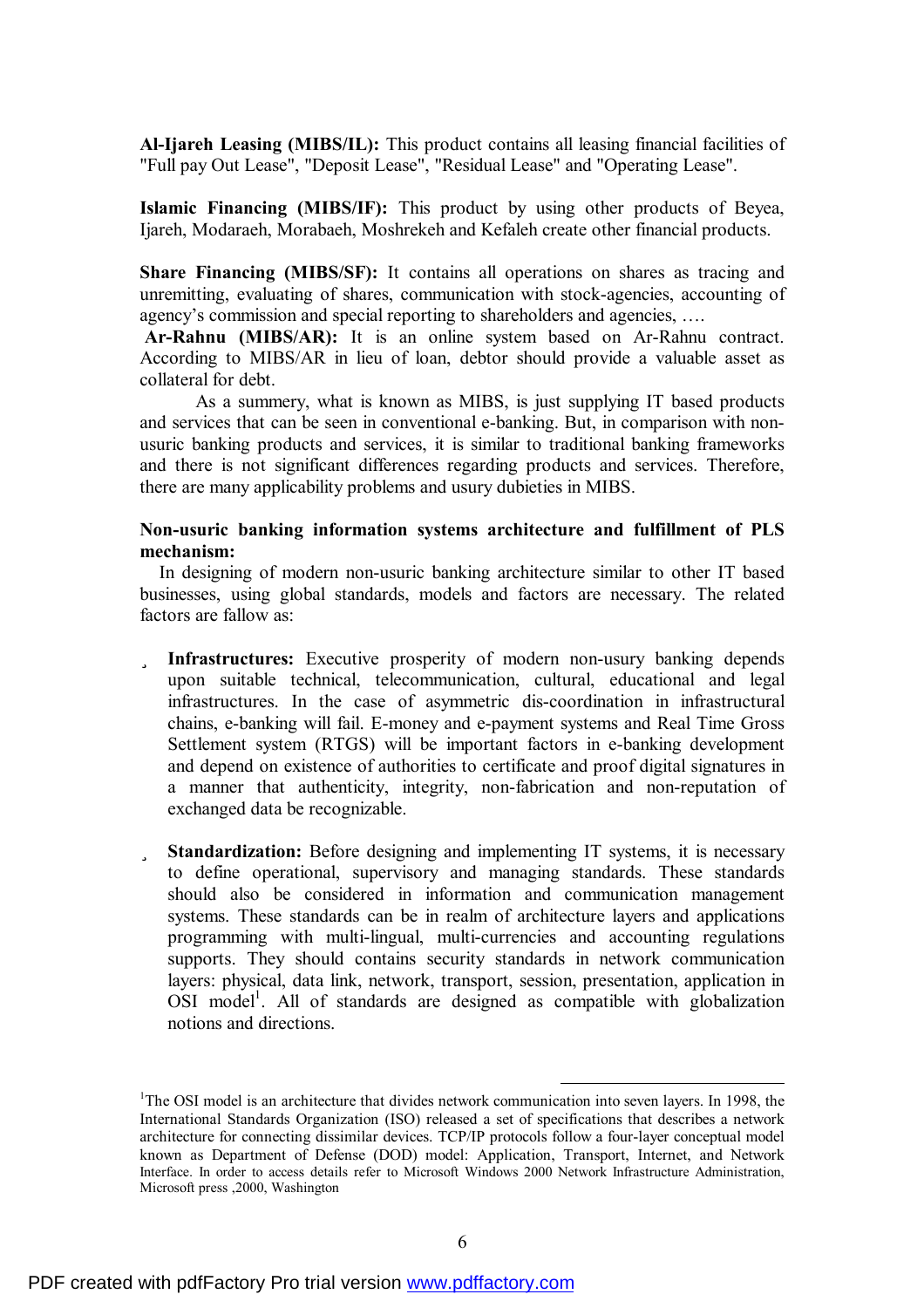Prohibition of usury principle in non-usuric banking causes international standards and supervising organizations on banking operations such as Basel committee<sup>1</sup> do not cover all of non-usuric banking needs. Therefore, Islamic countries have been planning for establishing new organizations to standardize and codify uniform regulations for supervision on Islamic banking activities. Important organizations in this relation are Accounting and Auditing Organization for Islamic Financial Institutions  $(AAOIFI)^2$  and The Islamic Financial Services Board  $(IFSB)^3$ . Despite of the performed endeavors to establish different organizations to motivate and develop non-usuric banking by different countries and international organizations such as world bank and IMF to standardize and deregulating non-usuric banking in globalization process; unfortunately no executive achievement has been perceived in non-usuric banks. Thus Islamic countries instead of establishing different organizations and performing independent-isolated activities should establish a unique supervisory organization to codify regulations, standards and protocols for all nonusuric banks and by implementing IT should provide globalization infrastructures for non-usuric banking.

ü **IT based systems:** IT systems in master plan should be integrated, and internetwork or outer-network separated units should be avoided. New information

 $\overline{a}$ 

<sup>2</sup> Accounting and Auditing Organization for Islamic Financial Institutions (AAOIFI) was established in 1991 by Islamic banks and has a board of directors including three central bank governors of Bahrain, Sudan and Jordan and its chairman is Bahrain's commerce deputy minister. The responsibility of AAOIFI is supervising and defining required regulations and standards for Islamic banking. AAOIFI has issued 43 standards and statements, which are mandatory in Bahrain, Sudan and Jordan at the first phase, and at the next phase Qatar and Saudi Arabia also adopted these regulations and majorities of countries also accepted these regulations as bases for their standards and regulations. Organization structure of AAOIFI consists of six parts of General Assembly, Board of Trustees, Accounting and Auditing Standards Board, Sharia Board, Executive Committee and General secretary. The Accounting and Auditing Standards Board is composed of fifteen part-time members assigned by the Board of Trustees for a four-year term. Members of the Standards Board are representatives of the following categories:

- Regulatory and supervisory authorities
- Islamic financial institutions
- Shari'a jurists
- Accounting and auditing professionals on Islamic financial institutions.
- Users of financial statements of Islamic financial institutions.
- University professors in accounting and financial fields.

3) The first step of defining prudential and supervisory regulations and standards for Islamic banking by Bahrain Monetary Agency (BMA) is the Islamic Financial Services Board (IFSB). This frame is named by 'Prudential Information & Regulatory Framework for Islamic Banks (PIRI) and is based on guidelines of Bahrain AAOIFI and the Basle Committee on Banking Supervision. This committee is in Malaysia and representatives of central banks of Bahrain, Malaysia, Sudan, Jordan, Indonesia, Kuwait, Iran and Saudi Arabia and IMF, IDB and AAOIFI met at the IMF offices in Paris and signed an agreement on a draft for establishment of the IFSB (Islamic Financial Services Board). The objectives of PIRI establishment cover six main areas including capital adequacy, asset quality, management of investment accounts, revenue quality, liquidity and corporate governance. See: "Banking Monetary Agency Issues New Islamic Banking Regulations", Vol.XLV No.5, 4 February 2002.

 $1$  Week capital situation of international banks in the beginning of 1980s and international disagreement on capital definitions and capital adequacy regulations caused the committee of banking regulations and supervision on banking operations of Bank for international settlement located in Basel city of Switzerland to issue regulations on international standards on capital adequacy measure. These standards introduced to active international banks of Group 10 countries (OECD members). In order to uniform the rules, Basel committee followed two main goals:

<sup>•</sup> The new rules will improve and strengthen the soundness and stability of international banking.

<sup>•</sup> Regulations become fairer, and application of regulations in banks of different countries be more compatible to minimize unequal competition of international banks.

Capital Adequacy Ratio (CAR) is a financial index for assessing banks and financial institutions and indicates the success or failure of these institutions in their risk management and financial activities. This ratio as a standard should not be less than 8%. In 2001 on the basis of new agreement under the Basel 2 this ratio was changed to calculate CAR so the credit and market risks entered into the CAR and operational risk entered into the dominator of the CAR's ratio in calculation of weighted value of assets. Therefore, comprehensive methods for risk recognizing introduced.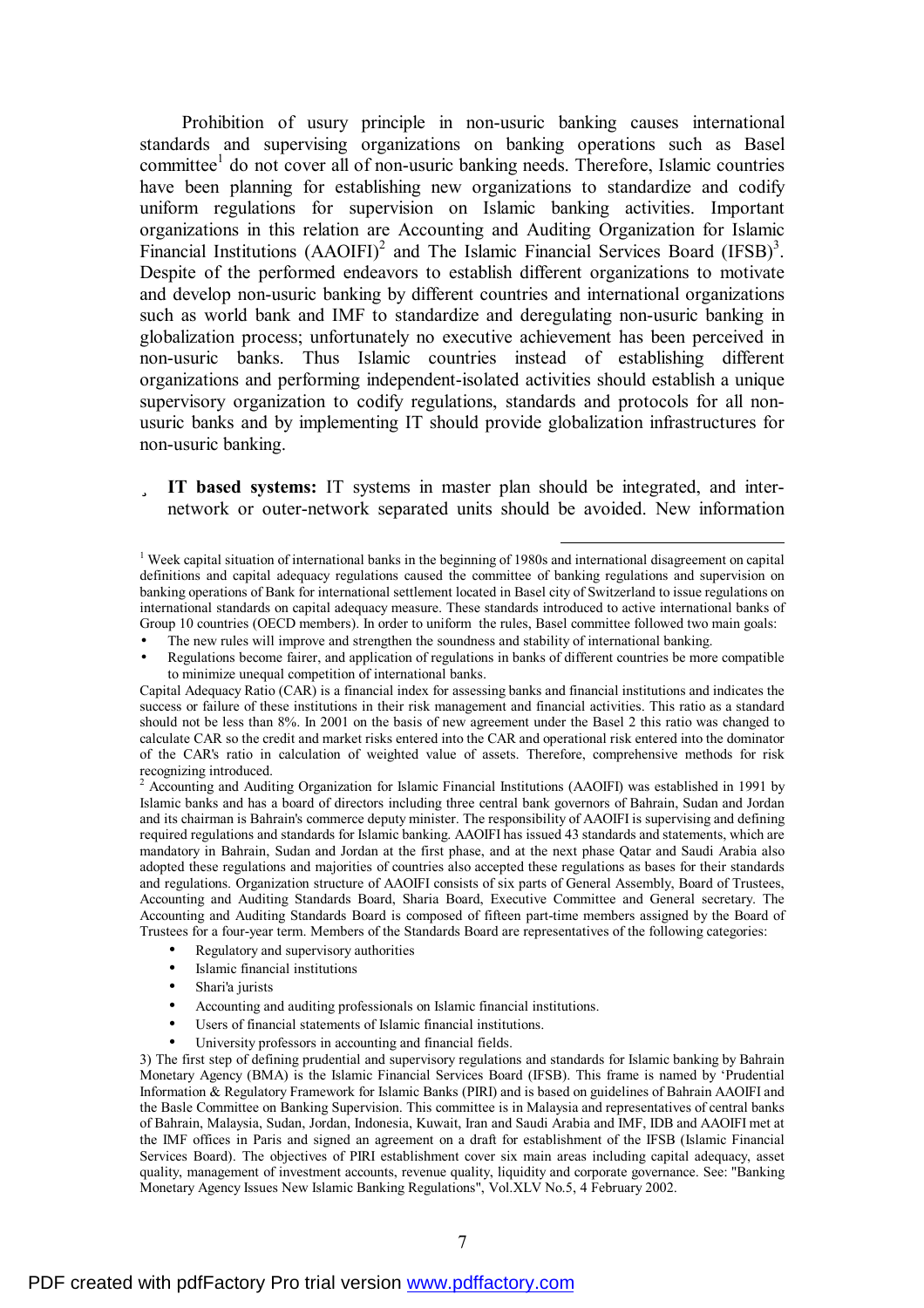systems architecture will be based on integration management of IT and ICT and all firm's systems use a unique data warehouse or information database management is integrated and based on automatic interaction and transfer of information among databases. In this regard it is necessary to implement database server as client/server, WEB applications, data center operating systems, and Ntier capability for systems. All information resources in inter-network and outernetwork will connect together and will create IT master solution for implementing PLS mechanism. In this solution IT subsystems are follow as:

- ü **Business Process Reengineering (BPR):** BPR is operational, supervisory and management processes' reconsideration for producing new products or services and is similar to traditional mark up reduction. BPR looks for strengthening higher value added and eliminating low value added processes. Application of IT and then BPR in production of goods and services causes decrease of overhead cost. Because in traditional business, BPR improve the processes but new generation of BPR in IT-based business causes structural upheaval in processes. In this regard, BPR tries to change and improve in-organization and out-organization processes and all interacting firms should obey its guidelines. Thus, the role of standardization and supervisory organizations become important.
- ü **Enterprise Resource Planning (ERP):** ERP systems are designed to reduce overhead costs arising from incompatibility of systems and prevent invalid and inconsistent information. Despite of similarity between ERP and Management Information System (MIS) there are differences among them. ERP systems embrace all information resources in inter-network or even in outer-network and therefore information resources link together but in MIS, integration of information resources are limited to inter-network or even limited to some segments of an enterprise.
- ü **Customer Relationship Management (CRM):** IT-based businesses are customer oriented as their most important goal. Delivery channels of electronic services as internet and intranet equipments could not fulfill all customers' needs and dissatisfaction of customer may lead to less transactions and missing customer and finally reduction of enterprise's profit. This is a strong reason to use intelligent systems for customer relationship. Modern CRM systems is overshadowed new technology of Meaningful  $WEB^{\dagger}$  which respond to customer automatically and even will assess willingness of customers after delivery of goods or services.
- ü **Supply Chain Management (SCM):** Since some of transactions occur between banks and suppliers, therefore SCM system covers all connection processes among them.
- ü **Manufacture Executive Systems (MES):** This system is installed and added as a class or module to ERP systems and interacts between executive layer of producer enterprises as counterpart or investment partner and bank. This system will cover all production processes.
- ü **Human Resource Management (HRM):** One of the necessary systems for modern non-usuric banking is HRM. Since human resource has an important role

 $1$  Meaningful Web is a new version of World Wide Web (WWW) that could process keywords by webs or search engines.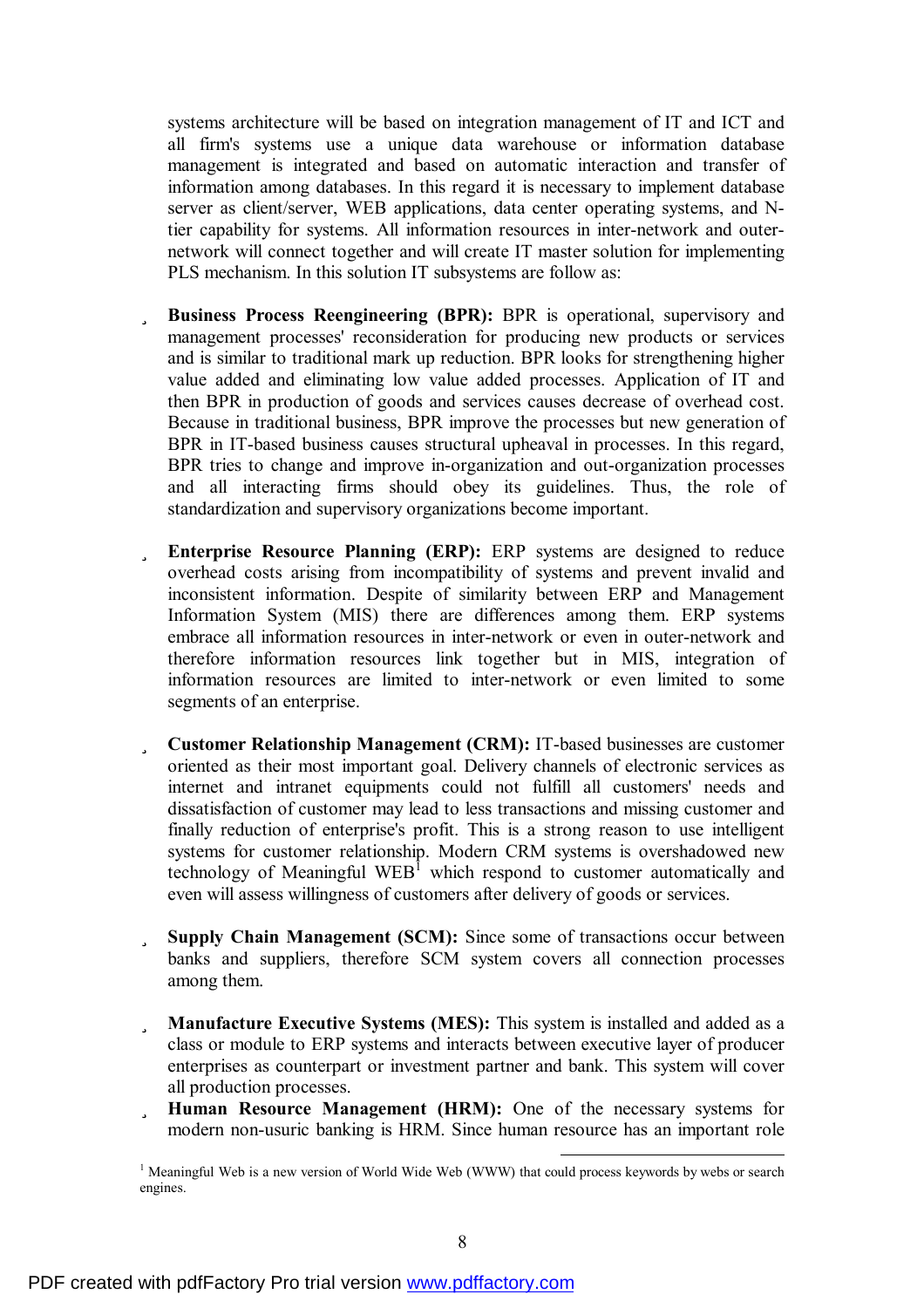in enterprise development, therefore implement of strength and updated database of employees information is a necessity. This system should contain interactive and online capabilities of economic, training, educational and cultural, favorites and hobby/entertainment needs of employees. Knowledge-based businesses are based on Knowledge-worker and thus determining the quality of organization as Knowledge-mapping and Knowledge-management are possible through HRM. In this system, all correspondences among personnel and managers are done digitally and personnel register their different needs through the system.

- ü **Workflow Management (WFM):** WFM determines the principles of process and tracing management of messages and information. Thus, it provides distinction capability of participant. It is possible to determine participant's roles and suitable principles for tracing of messages, transactions and information among participants and databases. In new non-usuric banking by WFM system we can trace physical and financial progresses of investment projects based on Mosharekeh and Modarebeh contracs. It is expected that integrating trend of internal WFM systems with external E-commerce systems because of sizereduction of business enterprises and increasing their efficiency will develop. Imposition of applying Electronic Data Interchange (EDI) by business partners and loaner (investors) in new non-usuric bank is an important requirement of the system architecture and WFM will play an effective role in this system.
- ü **Delivery Channels:** Delivery channels of new non-usuric banking are resembled to other modern banking systems and include branches, phone, ATM, POS, WEB and mobile devices, such as mobile phone. Distribution channels should be designed consistent with technical, telecommunications, cultural, educational and legal infrastructures.
- ü **External Interface/Gateway:** To receive real information about Moshrekeh and mudarebeh contracts, system compatibility and gateway capability for data broadcasting and information interchange with other information systems are necessary.
- ü **Risk Management:** Implement of non-usuric banking contracts such as Moshrekeh and Mudarebeh without using IT-based systems will increase risks in comparison with conventional banking. Despite of transferring a fraction of credit risk to depositors as stakeholders of investment activities, however increase in supervisory and operational process on Moshrekeh and even Mudarebeh contracts will cause specific risks in non-usuric banking because of the following reasons:
	- Permanent auditing and supervision on joint ventures investments for getting confidence regarding enterprise/investment management is of PLS necessities.
	- Non-uniform shapes and practices of Mosharekeh and Modarebeh contracts.
	- Inexistence of valid and updated information about joint venture investments or financing of Modarebeh contracts to control Modareb and impossibility of surveying faults and mismanagement of Modareb before ending period of contract are reasons for increasing operational risk in non-usuric banking in comparison with conventional banking.
	- Since the important characteristic of Mosharekeh contracts is PLS mechanism. therefore in order to decline the credit risk of these contracts we can not link these type of contracts to collaterals or other guaranties. Thus operational risk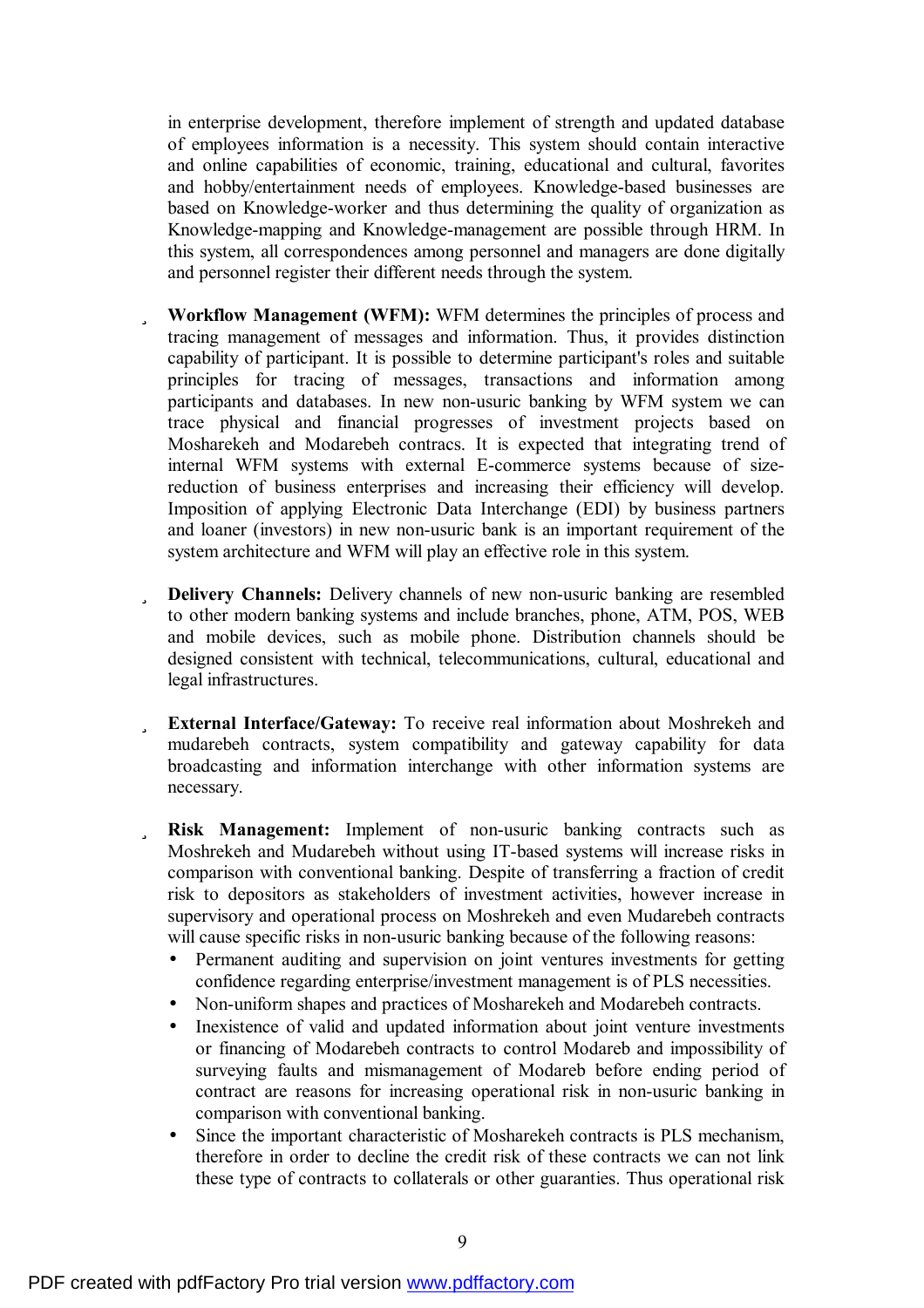management importance and reasons for auditing and supervising on Mosharekeh and Modarebeh contracts are quite clear in non-usuric banking.

### **Non-usury banking products and services:**

Since IT based businesses are customer oriented, thus new non-usuric banking should supply usual or non-usual products and services to customers in general. The correctness of an action criterion will be the human intention and its nature whom wise rules should not be changed by reforming<sup>1</sup>. Therefore, in new non-usury banking every products and services could be supplied by the condition that it is not contaminated with usuric consequences. Conventional products and services in nonusurc banking may belong to the following categories:

- **Depositories:** Deposits include Gharz-al-hassaneh or investment accounts.
- Loaning: Loans could be of consumption type without any excess with exception of commission fees (Kind loan thereafter). Other loans for the purpose of value add production or investment activities and they should confirm two criteria of profit and loss sharing and non-determinacy of surplus rate which it is the most fundamental criterion to distinguish usuric and non-usuric financial transactions<sup>2</sup>. Therefore the following loan/credit products may be used:
	- ü Kind loan (non-interest loans for needy people and non-usuric bank can receive only commission fees suitable with services offered and not more).
	- ü Civil partnership (to participate in investment and investment return based on the share of each depositor).
	- ü Legal partnership (to participate in financing other business partners and based on the share of each depositor).
	- ü Direct investment.
	- ü Modarebeh (validity of this transactions is based on PLS mechanism which will be accessed by IT based systems-proposition of this paper ).
	- ü Forward transactions (access to products and services processes information of business partners at e-community will cause to determine price of goods and services precisely in the maturity.
	- ü Jo'aalah (in this contract loan are received in order to create value added. Thus, the profit is distributed as investment return share and commission fees).
	- ü Mozara'eh (investment rate of return in agricultural productions will be accessible through IT based systems).
	- ü Mosaqat (investment rate of return of garden products as fruits will be accesible through IT baseed systems).
	- ü Lease (of durable goods: land, construction, machinery and equipments … are bought by bank and is leased to others. The return of this type of contracts will be distributed by sharing.
- **Credit and debit cards:** Non-usuric bank can issue credit and debit cards on the bases of different accounts. Debit cardholder can receive money up to the balance of her Gharz-al-hasaneh or investment accounts. Credit cardholder must benefits from having an investment account either a non-usuric loan/credit contracts such as Hebeh contract for fulfillment of her consumption needs. Since the integrity of information systems is the foundation of non-usuric banking, therefore, this integrated system by preserves and controls the details of customers information

<sup>&</sup>lt;sup>1</sup> See Bidabad and Harsini (2003).

<sup>&</sup>lt;sup>2</sup> See Bidabad and Harsini (2003).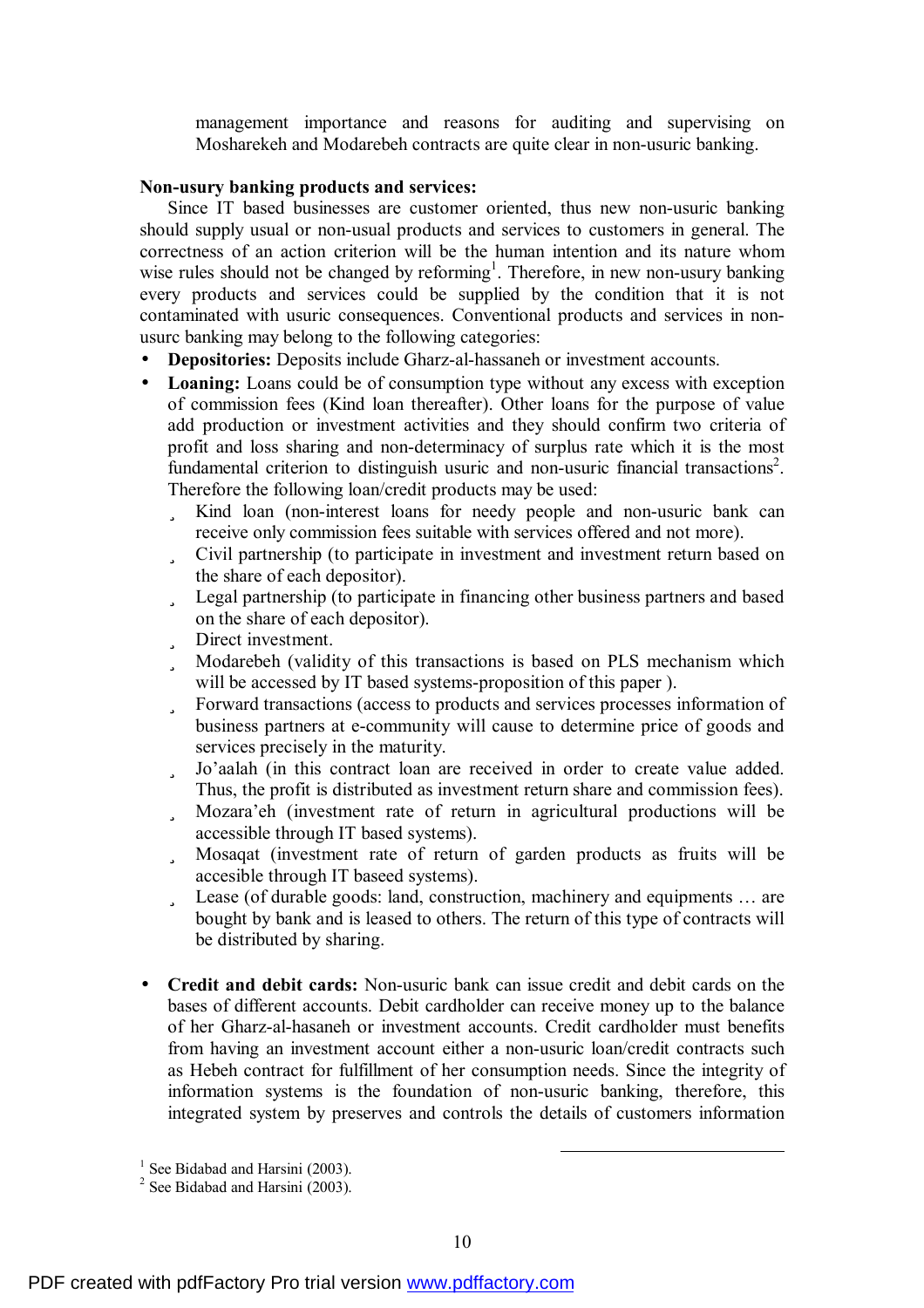as real time by its CRM system. So every customer on the bases of their credit ranking can receive credit line in framework of non-usuric contracts such as Mosharekeh and Modarebeh through different delivery channels. Customers can access bank's information systems' interfaces through distribution channels. After authentication and authorization by surveying information of memory of chip or magnet attached on the credit cards and final checking and confirmation of integrated system the credit request of customer is send to integrated system and the system by analyzing customer credit accessibility rank automaticaly process her request and intelligently devotes the requested loan/credit in basis of Mosharekeh and Modarebeh contracts and by use of secure protocols and connections as Virtual Private Network (VPN), cryptography algorithms, digital signature and different security filters.

## • **Foreign exchange products and services:**

Non-usuric banking integrated systems with multi-currencies capabilities must offer non-usuric types of products and services. The following foreign exchange products and services can be offered by new non-usury banking as follows:

- ü Foreign currency exchange as spot, forward, swap are allowed, and options may be used by the case of non-conditioning for discount rate. These types of products and services will be supplied by virtual markets of foreign currency exchange such as internet or intranet. Main objective of forward transactions in non-usuric banking is considered for risk hedging, therefore arbitrage purposes or profit arising from differences of interest rates is canceled.
- ü Transaction of gold, silver and other precious metals, participation with goldsmith or silversmith without conditioning and determining the lease rate are non-usuric and usable in non-usric bank.
- ü Receipts and payments of bills in new non-usuric banking are allowed and with existence of E-money and real time transactions are charged with equal commission fees for every bills of different amount values in Electronic funds Transfer (EFT). Contradiction to this problem is acceptable wherever the cost of service grows up as the amount of nominal bill's money grows up.
- ü Letter of Credit (LC) issuance and commercial foreign currency exchange services for import of goods and services will be done in new non-usuric banking if they are not impressed of time duration and discounting rates. Standardization of commercial, accounting, financial stability standards and practices have been initiated by international organizations as Basel Committee, AAOIFI, IFSB, IMF, WB, Financial Stability Forum (FSF) and International Chamber of Commerce (ICC). For example ICC has published uniform rules of Electronic Uniform Customer and Practice for letter of credit (EUCP), Uniform Customer and Practice for letters of credit (UCP), Uniform Rules for Collections (URC), Uniform Rules for Demand Guarantees (URDG), International Standard Banking Practice (ISBP). The non-usuric bank can also use these standards and provisions in intranet and internet networks to perform her inter-banking transactions as SWIFT. Therefore, the new non-usuric bank can use these types of infrastructures which been have initiated before by other organizations.

## **Relationship between non-usuric bank and depositors:**

 As in NUBankCo defined by Bidabad-Harssini (2003) it has been explained that depositors are stakeholders of bank, and bank is looking for maximization of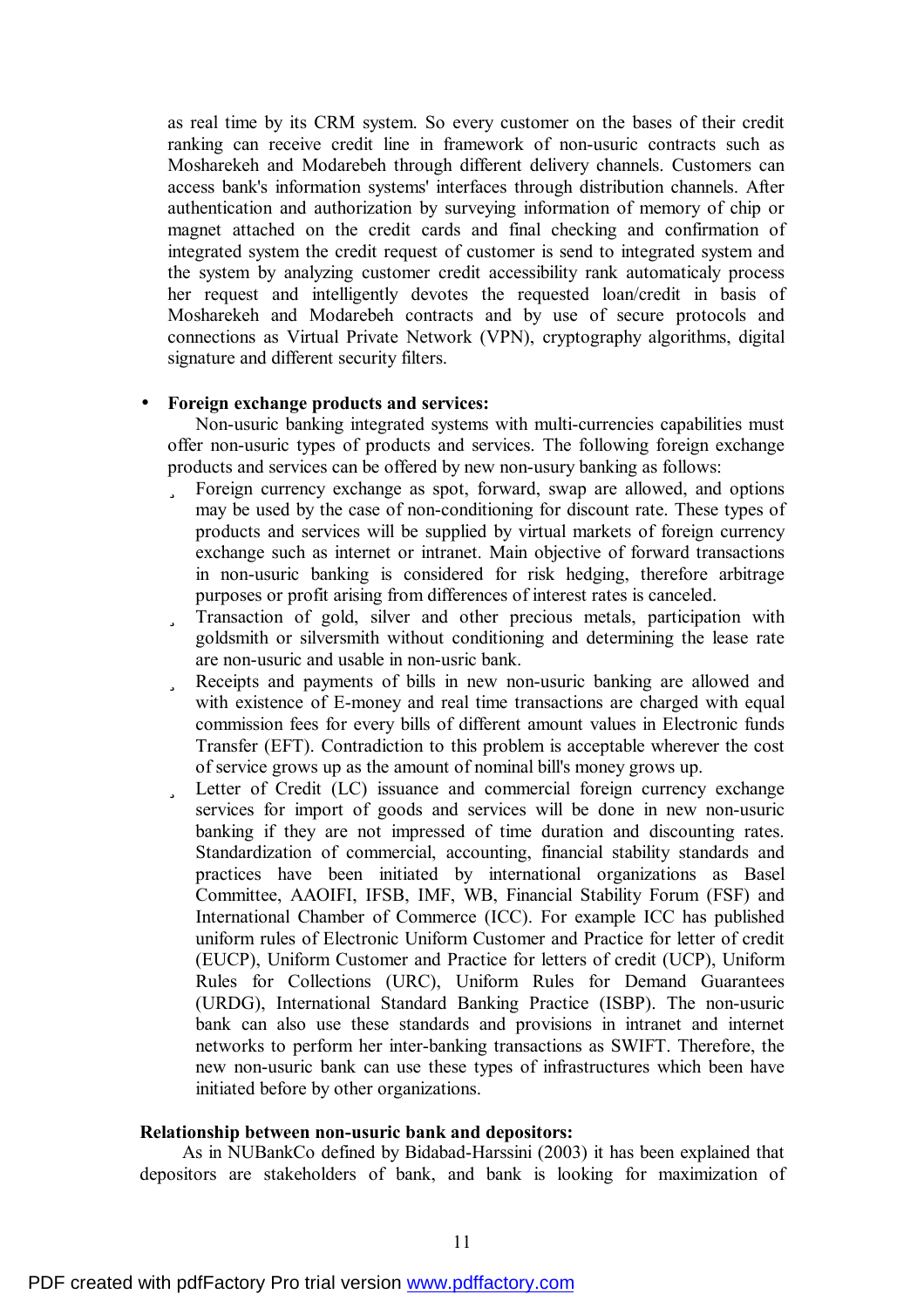depositors' profit. In this solution, applying and implementing IT systems and integrity of information in all of systems and modules of both inter-networks and outer-networks of business partners are required. These integrated systems can trace trace all transactions and management quality of contracts. Therefore, synchronized IT systems in company with PLS mechanism of Moshrekeh and Mudarebeh contracts can supply sufficient guarantees to maximize depositors' profit based on Islamic contracts. Thus participating in economic activities and stakeholder being of depositors is not only restrictive but even banks could produce and supply different credit products based on Islamic contracts. This solution will be compatible with commercial regulations framework around the world.

In this solution, depositors can request products and services of non-usuric bank. Non-usuric banking products in deposit category are Gharz-al-hasaneh and investment accounts. There is not distinguished difference between conventional nonusuric banking and new non-usuric banking regarding Gharz-al-hasaneh accounts. New non-usuric banking in relation with investment accounts can do as following ways:

ü **Establishing of stock exchange agency company and customer portfolio proportional to amount of their deposits:** 

In this way stock exchange agency companies will invest money resources of customers in financial markets, and portfolio of each customer is specified and encrypted certificate of deposit is send to customer through digital channels. To increase security, digital certificate authorities confirm issued certifications. The customer will decrypt the received certificate of deposit and reconfirm it by digital signature and acknowledge the certified certificate of deposit to bank. Bank can sale the shares of customer and pay her principle and its profit to customer through CRM system. It should be noted that proprietorship of securities and valuable documents may be encountered as non-usuric bank assets and be located in customer portfolio in integrated systems. For hedging market risk and losses it is possible to insure deposits in a systemic connectivity with insurance companies.

As it is obvious from the following figure the Conceptual Architecture Model of new non-usuric banking is organized under broad headings of Foundation, Product-Services and Customers and also External Interfaces. IT systems (including: BPR, ERP, CRM, SCM, MEX, HRM, WFM), Transformation management (including: Knowledge management, Standardization, Analytics/ business intelligent, Risk management, Business rules engine, Fraud management, Process improvement), System security policy (including: Auditing, Network connectivity, Access control, Documentation, Object reuse, Protection domain, Identification & Authentication, Penetration testing) are categorized as Foundations. Customers (including: Government, Enterprises, people), products (including: Investment deposit, Gharz-al-hasaneh deposit), Services (including: Foreign currency exchange, Other services) are categorized in Product-Services and Customers. External interface is one of the most important components of non-usuric core banking which will be vital for new non-usuric banking to access data information resources which produce information in outer-networks and they are very important for fulfillment of PLS mechanism. Data producer and information resources may include: central bank, government, SWIFT, business partners, investors, stock exchange agencies, insurance company, agricultural products exchange agencies and other exchange markets information generators.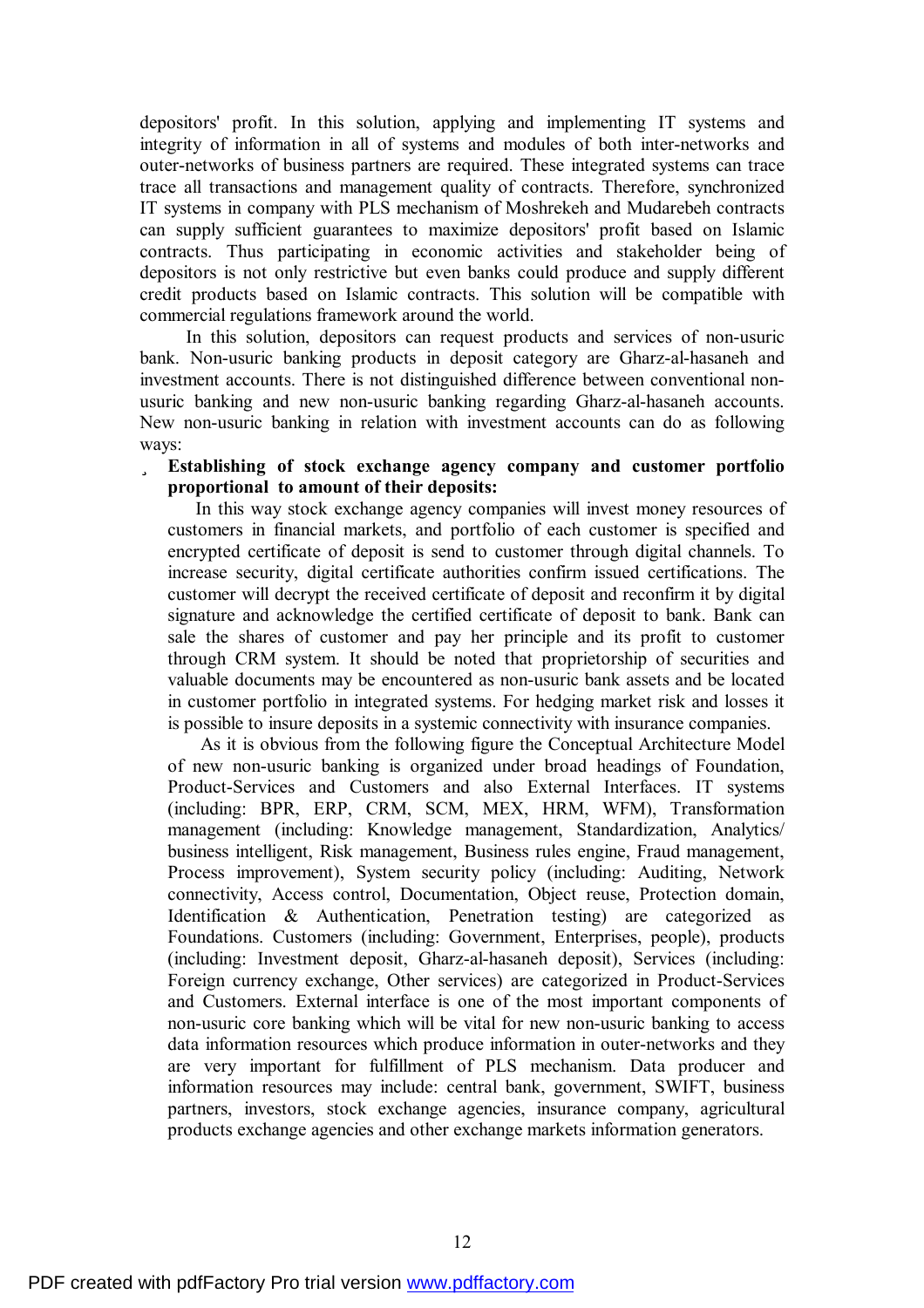# **Conceptual Architecture Model**

| Delivery Channel                                                                                                                                                                                                                                                                                                                                                                                                                                                                                                                                                                                                                                                       |        |           |                                                                                                   |                                     |                                         |                                                                                                                                                                                            |                                                                                                                                    |                                                                                                                                                                                                                            |                       |            |                                                                                                                                                                 |                                                                                                                                                                 |
|------------------------------------------------------------------------------------------------------------------------------------------------------------------------------------------------------------------------------------------------------------------------------------------------------------------------------------------------------------------------------------------------------------------------------------------------------------------------------------------------------------------------------------------------------------------------------------------------------------------------------------------------------------------------|--------|-----------|---------------------------------------------------------------------------------------------------|-------------------------------------|-----------------------------------------|--------------------------------------------------------------------------------------------------------------------------------------------------------------------------------------------|------------------------------------------------------------------------------------------------------------------------------------|----------------------------------------------------------------------------------------------------------------------------------------------------------------------------------------------------------------------------|-----------------------|------------|-----------------------------------------------------------------------------------------------------------------------------------------------------------------|-----------------------------------------------------------------------------------------------------------------------------------------------------------------|
|                                                                                                                                                                                                                                                                                                                                                                                                                                                                                                                                                                                                                                                                        | Branch | Telephone | ATM                                                                                               |                                     | <b>POS</b>                              | Kiosk                                                                                                                                                                                      | Web                                                                                                                                | Meaningful Web                                                                                                                                                                                                             |                       | Mobile/PDA |                                                                                                                                                                 |                                                                                                                                                                 |
| Foundations                                                                                                                                                                                                                                                                                                                                                                                                                                                                                                                                                                                                                                                            |        |           |                                                                                                   |                                     |                                         | Product, Services, Customers                                                                                                                                                               |                                                                                                                                    |                                                                                                                                                                                                                            |                       |            |                                                                                                                                                                 |                                                                                                                                                                 |
| <b>IT SYSTEMS</b><br><b>BPR</b><br><b>ERP</b><br><b>CRM</b><br><b>SCM</b><br><b>MEX</b><br><b>HRM</b><br><b>WFM</b><br><b>Transformation Management</b><br>Knowledge Management<br>Standardization<br>Analytics/business intelligence<br><b>Risk Management</b><br><b>Business Rules engine</b><br>Fraud Management<br>Process Improvement<br><b>System Security Policy</b><br>Auditing<br>Network Connectivity<br><b>Access Control</b><br>Documentation<br>Object reuse<br>Protection Domains<br>Identification& Authentication<br>Penetration Testing<br><b>Customer</b> information<br><b>Operational Data Store</b><br><b>HRM</b><br><b>CRM</b><br>Data Warehouse |        |           | Customers<br>Product<br>Gharz-al-hasaneh Investment Deposit<br>Services<br>Other services<br>Data | Government<br>Debit or Credit Cards | Share<br><b>PLS</b><br>foreign Exchange | Enterprise(Internal or External)<br>People(Internal or External)<br>portfolio<br><b>Share of Direct Investment</b><br>Alejareh<br>Modarabah, Masaghat,<br>Mozareah<br>Kind Loans<br>Option | (Stock Exchange)<br>Transactions<br><b>Draft Collections</b><br>Safety<br>Chouse<br>Insurance<br>traveling<br>(e.g., ticket, visa) | as<br>such<br><b>as</b><br>Spot, Forward, Swap,<br>Trade Finance (e.g.,<br>LC), Ex. Guaranties,<br>EFT, bill Payment,<br>DEP.<br>Box,<br>Drafts,<br>Bonds and Securities,<br>services,<br>Reserve Hotel, Other<br>Services | External Interface(s) |            | ERP<br>Network<br>Collections<br>Agencies<br>Automatic<br><b>Stock</b><br>Agencies<br>Agricultural<br>Exchange<br>Agencies<br>Insurance<br><b>ERP</b><br>Others | <b>E-</b> Community<br>Central Bank<br>E Governmant<br><b>SWIFT/RTGS</b><br><b>Enterprise ERP</b><br><b>Investors ERP</b><br>Clearing Center<br>Exchange<br>Co. |
|                                                                                                                                                                                                                                                                                                                                                                                                                                                                                                                                                                                                                                                                        |        |           |                                                                                                   |                                     |                                         |                                                                                                                                                                                            |                                                                                                                                    |                                                                                                                                                                                                                            |                       |            |                                                                                                                                                                 |                                                                                                                                                                 |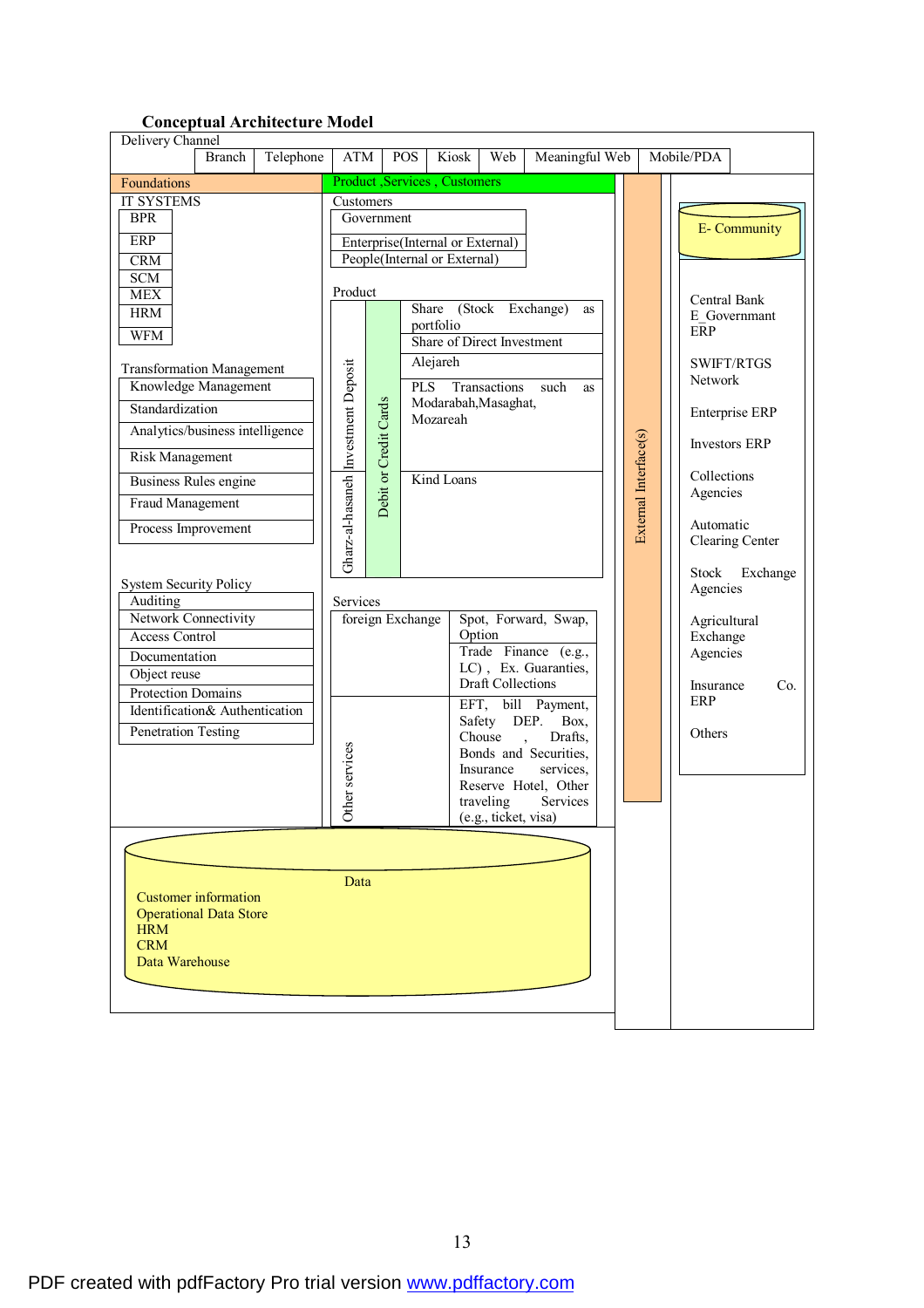### ü **Direct investment by investment company belonging to non-usury bank**:

Non-usury bank can accomplish direct investment by establishing investment companies. Projects durations and their yields scheduling should be suitable with bank's liquidity risk to cover principle and its return of investment of depositors. The Investment Company of non-usuric bank by evaluating projects makes necessary provisions to invest or participate in investment projects. Therefore, it is necessary that Investment Company forecasts duration of investments and their returns and should manage risks of projects by assistance of insurance companies. Investment Company introduces and proposes her securities and shares to customers and depositors. Customers by investing through purchasing Investment Company's shares can monitor the physical and financial and managerial progresses of projects by CRM system. In case of customer's request to end the partnership by transferring the property of Investment Company's security to others, the Investment Company buy the security through an intermediate account and sale it to other. The operational process is similar to previous alternative.

### ü **The connection of Non-usury bank with ERP system and investors**:

In this alternative, existence of standards among information system architectures and existence of external interfaces and gateways features in integrated systems will cause suitable infrastructures for initiating connectivity capability among ERP systems of investors, business partners and banks. In this method bank provide fiscal resources for investors and business partners and inform investment return conditions to depositors and customers so if they have tendency to invest then bank will go through automatic Moshrekeh and Mudarebeh contracts by them. Nonusury bank considers and monitors all transactions by Real Time Gross Settlement (RTGS) systems and estimates project progress trend, investment return and expenditures by applying WFM systems. Therefore investment profit or loss will be shared among depositors, business partners by proportion of their shares.

### ü **Gharz-al-hasaneh loans (Consumption loans ) in non-usury banking:**

Gharz-al-hasaneh in the jurisprudential terminology as explained by Bidabad and Harsini  $(2003)^1$  is transfer of some properties to a person or leave it without receiving equivalent property. Since governments should fulfill the needs of needy peoples and make provision to access minimum livelihood condition for them, therefore they should collect money resources from tax and duties -or in Islamic countries from tithes (Zakat) for financing peoples' minimum livelihood. Thus attentive to strategic purposes of an economic enterprise which is profit maximization indeed it will be incompatible with generosity of money for free and couldn't be expected from economic enterprise even non-usuric to accept responsibility of social security affairs.

Loan requirement for fundamental needs could be as marriage expenditures, marriage provisions, therapy of diseases expenditures, building maintenance repayment cost, educational allowances, building establishment allowances for villagers etc. Therefore applying the loan terminology for these cases is not justified, because same pointed, Gharz-al-hasaneh loan is a money payment to needy as free and without return.

 $<sup>1</sup>$  Bidabad and Harsini (2003), Non-Usury Bank Corporation and contemporary usury and non-usury</sup> banking operations. Proceeding of the 3<sup>rd</sup> bi-annual Islamic economics conference (Islamic economic theory and Iran's economy), pp. 193-224, Economic Research Institute, Tarbiat Modares University, Tehran, Iran, 24-25 December 2003. [http://www.geocities.com/bijan\\_bidabad/sherkat6.htm](http://www.geocities.com/bijan_bidabad/sherkat6.htm)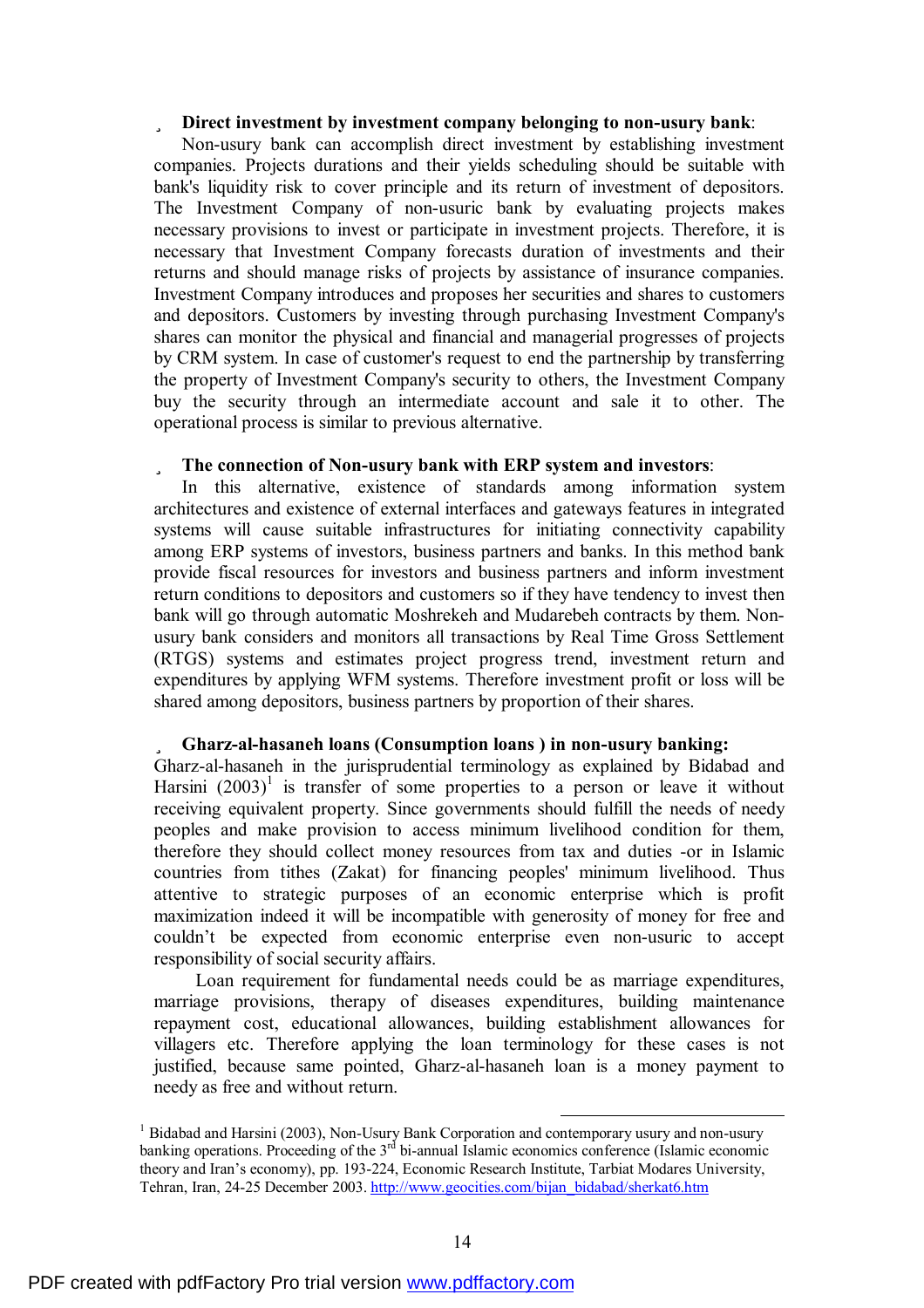If new non-usuric banking wants to supply these types of products to customers, then bank could make provision some Islamic framework such as Hebeh contract and collects the necessary resources from following ways:

- 1. Government can pay money for poors in accomplishing her social security affairs and thus supply her own money resources allotments to consumption loans applicants by delivery channels of banks as Hebeh contracts.
- 2. Non-usury bank can deliver Gharz-al-hasaneh deposits for fulfillment of consumption loan applicants (if criterion of free loan is removed).
- 3. Hebeh contract may be applied as outsourcing, so depositors can give their money resources in trust to the bank and then introduce persons who are needy and eligible to receive consumption loans. So, they use this resources and loaner repay its installments without surpluses. Non-usuric bank can collect commission fees according to contract context from one or two sides of transaction for her intermediary sevices between depositors and loaner.

## ü **Transformation Management (TM):**

TM plays important role for applying new IT and ICT based systems and technologies and introducing new products and services in new non-usuric banking. It also may link to Business Process Reengineering system (BPR).

# ü **Real Time Gross Settlement (RTGS):**

Another important component for executing and implementing of new nonusuric banking is settlement process system, because fulfillment of new nonusuric banking will require establishment of integrated and interactive systems among depositors as stakeholders, bank and business partners, loaners, investors and insurance companies and other related agents. Distribution of profit is a complex process in Moshrekeh and Mudarebeh contracts which involve integrated systems supporting multi-currencies and WFM systems in different layers. Interactive and integrated capabilities and existence of standards of information will initiate connectivity capability among other intranet systems as SWIFT, central bank as administrator of Automatic Clearing House (ACH) and RTGS with other internal or external banking interfaces. The external interfaces should be independent in platform and compatible with Windows family, Unix, Linux operation systems. RTGS system monitors and manages daily liquidity risk both in bank and customer levels. RTGS should possess information resource integrity and as a module of plan should be able to perform End-to-End processing in a way that all payment transactions be managed through delivery channels as SWIFT, fax, E-mail, telephone, telex and mobile devices. The process will be managed with minimum human interferences, minimum error, high security aspects and confirmation acknowledgments. Integrated information system properties as payment order message processing and tracing capability, transaction auditing will be done by WFM. Other properties of this system are as follow:

- Fault-tolerant operations including remote disaster recovery and comprehensive encryption security of payment messages and optional smartcard workstations and user authentication.
- WFM tools for scheduling, routing and optimized method of payment.
- Automated balance checking and confirmed statement delivery to customers and business partners by use of SWIFT, fax, E-mail and other distribution channels.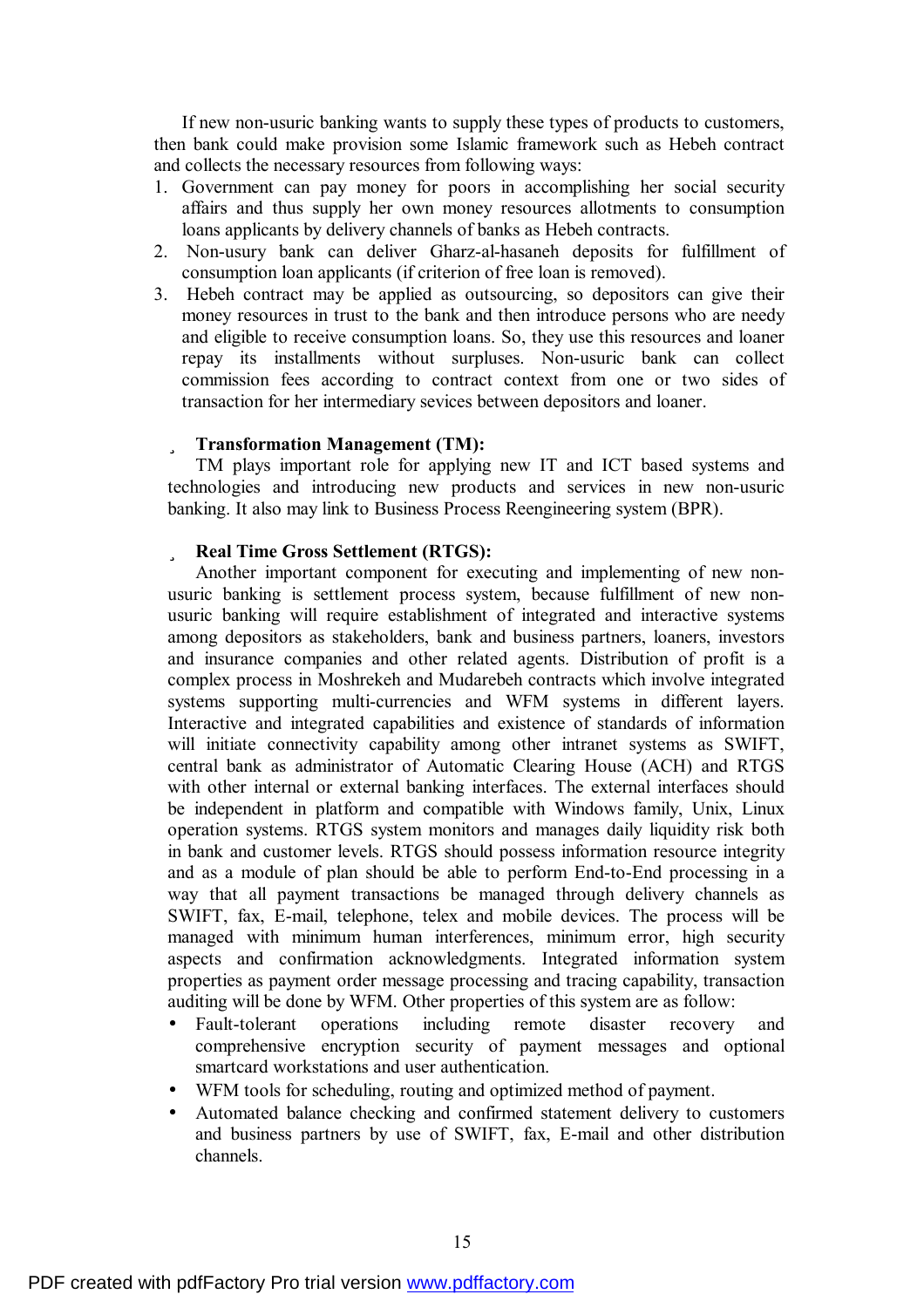## **Designing a prototype SQL Server database in new non-usuric banking:**

- To design and implement IT systems as BPR, ERP, CRM, SCM, MEX, HRM and WFM Datacenter operating systems and client/server databases and applications are necessary. The most important operating systems are: Windows<sup>xp</sup> server datacenter, Sun OS, UNIX, Linux and important client/server capability databases are: Oracle and MS SQL Server.
- Data Integrity (DI) is the first step of designing integrated systems databases and refers to consistency and accuracy of data stored in database. For designing an integrated systems there are four types of DI: domain integrity, entity integrity, referential integrity and user-defined integrity.



Domain Integrity (Columns)

Referential Integrity (between tables)

This figure shows connectivity of Domain Integrity, Entity Integrity and Referential Integrity.

- Domain Integrity: Domain (or column) integrity specifies the set of data values limitation that are valid for field (column).
- Entity Integrity: Entity integrity requires that all rows in a table have a unique identifier, known as the primary key value.
- Referential Integrity: Referential integrity ensures that the relationship between the primary key (in a referenced table) and the foreign key (in each of the referencing tables) is always maintained. These relationship will cause the following consequences:
	- ü A row in a referenced table cannot be deleted, nor can the primary key be changed, if a foreign key refers to the row.
	- ü A row cannot be added to a referencing table if the foreign key does not match the primary key of and existing row in the referenced table.
- User-Defined Integrity: This type of integrity ensures security of business and organizational rules that do not fall into one of the other integrity categories.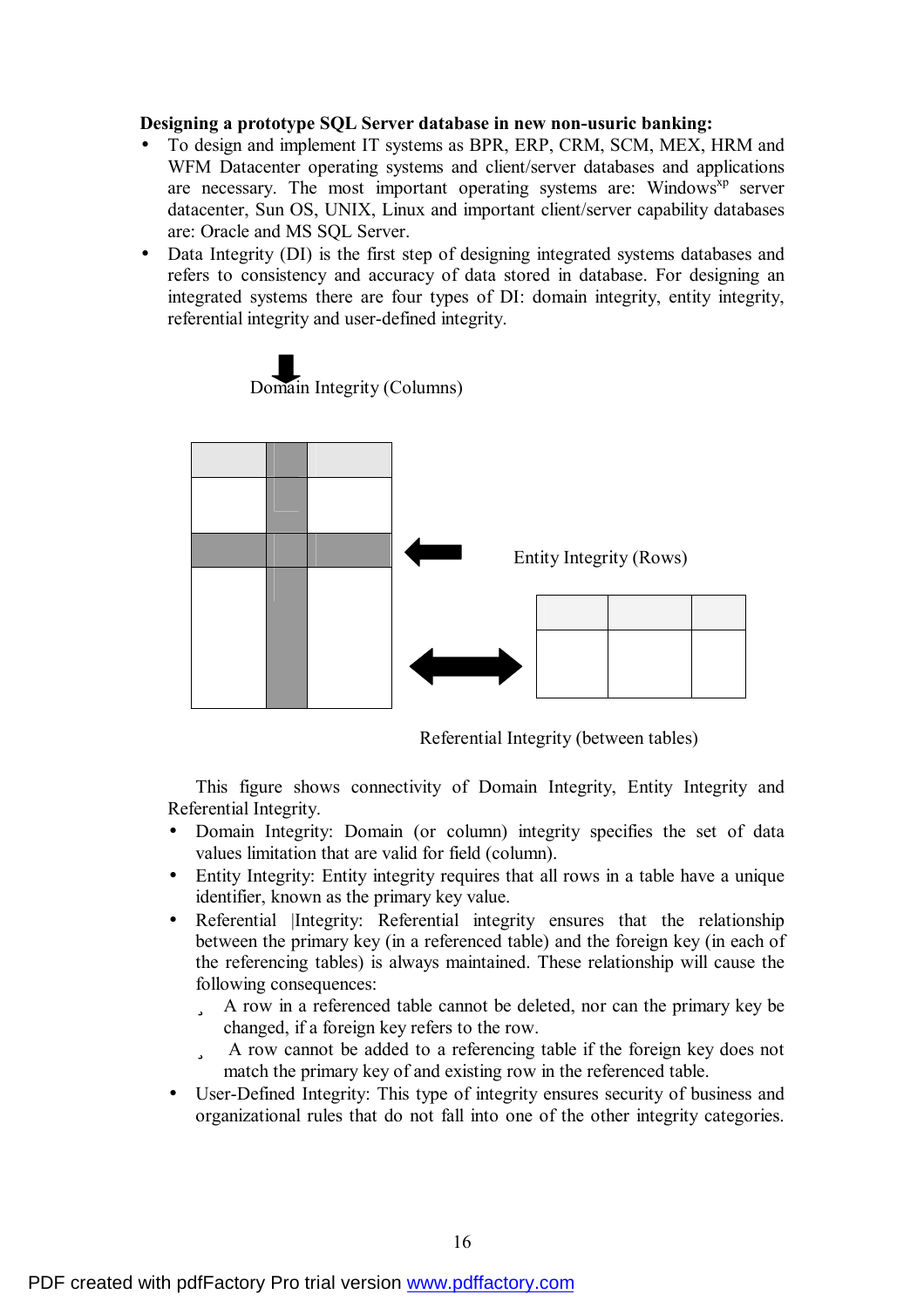Constraints<sup>1</sup>, stored procedures<sup>2</sup>, and triggers<sup>3</sup> are available for enforcing userdefined integrity.

Therefore, by using integration procedures in databases the main customer table includes customer's specifications such as account number as primary key field. Primary key fields and foreign key connectivity in all of data tables in internetwork and outer-network make integrated information bases, therefore all customers' transactions are traced in the E-community -even around the worldusing ERP system.

# **IT in non-usuric banking in comparison with usuric banking:**

Fulfillment of IT based banking needs suitable infrastructures. These infrastructure do not only include technical and telecommunications, but also contain cultural, educational and also legal aspects. Although, necessity of suitable infrastructures for both non-usuric and usuric banking are the same, but IT role in non-usuric banking is vital. Initiation an integrated information community, investing on real economy sectors, financial stability according to FSF standards in financial markets, coordination and interaction of systems for transferring information and use of shared hardware and software resources as an actuality for implementing new non-usuric banking are unavoidable. Therefore, applying and implementing IT based systems in non-usuric banking not only will initiate opportunities same as other IT based businesses but also will establish PLS mechanism nature in the society. For example initiating an ERP system for huge community not only will cause decline of overhead cost but also all people in different organizations who need information will be able to access to precise and up to date information. Therefore, if data warehouse of Management Information System (MIS) were managed or supervised by unique integrated system then actual investment return of customer portfolio is completely traced. Consequently, effectiveness and transparency of economic system certainly increase. Implementing and applying integrated IT systems (BPR, ERP, CRM, SCM, MEX, HRM, WFM) lets architectural feasibility for initiating comprehensive integrated system by connecting information resources of bank, depositors, insurance companies, investors, business partners and also capital market specially through establishing NUBankCo.

IT systems accompanying with complement information systems can connect non-usuric banking information resources as rings of a chain, therefore depositors as stakeholders of a company will be investment patron which is an extreme purpose of non-usuric banking. Interaction among non-usuric bank and business partners can be done in different ways. The following tables summarize IT based non-usuric banking in comparison with conventional non-usuric banking:

<sup>1</sup> Constraints are a standard method of enforcing data integrity. Microsoft® SQL Server™ 2000 automatically enforces the integrity of a database. See: Microsoft SQL Server.2000, Microsoft Corporation press, 2000

<sup>2</sup> Stored procedures can manage database and display information. Stored procedures are a precompiled collection of SQL statements and optional control-of-flow statements stored under a name and processed as a unit. See: Microsoft SQL Server.2000, Microsoft Corporation press, 2000.

<sup>3</sup> A Trigger is a special type of stored procedure that is not called directly by a user. When a Trigger is created, it is defined to execute when a specific type of data modification is made against a specific table or column. See: Microsoft SQL Server.2000, Microsoft Corporation press, 2000.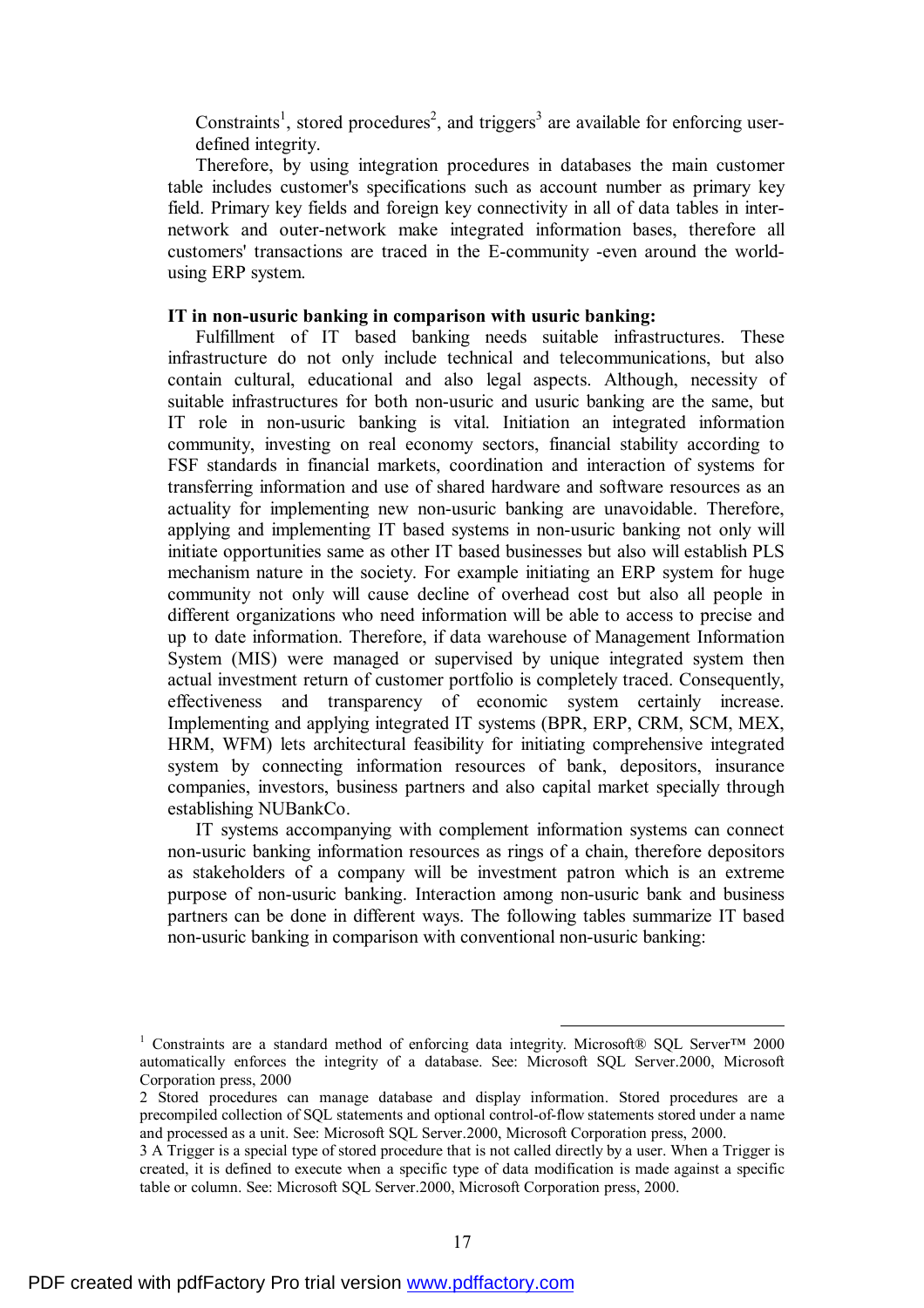| New non-usuric banking (IT based)                                                                                                                                                                                                                                                                                                                                                                                                                                                                                                                                                                                                                                                                                                                             | Conventional non-usuric banking                                                                                                                                                                                                                                                                                                                                                                                                                                                                                                                                                                                                                                                                                                                                                                    |                                                   |
|---------------------------------------------------------------------------------------------------------------------------------------------------------------------------------------------------------------------------------------------------------------------------------------------------------------------------------------------------------------------------------------------------------------------------------------------------------------------------------------------------------------------------------------------------------------------------------------------------------------------------------------------------------------------------------------------------------------------------------------------------------------|----------------------------------------------------------------------------------------------------------------------------------------------------------------------------------------------------------------------------------------------------------------------------------------------------------------------------------------------------------------------------------------------------------------------------------------------------------------------------------------------------------------------------------------------------------------------------------------------------------------------------------------------------------------------------------------------------------------------------------------------------------------------------------------------------|---------------------------------------------------|
| 1- Possibility to initiate a systemic<br>connectivity and transparent relationship<br>between depositors and investors.<br>2- Possibility to establish customers' shares<br>portfolio based on their deposit amount.<br>3- There are not different rates of<br>investment return on basis of different<br>time deposits.<br>4- All Stakeholders, bank, business partners<br>and all other of partners use the bank's<br>productivity.<br>5-Applicability of every contracts<br>according to PLS mechanism confirming<br>non-usuric criteria.<br>6- Increasing competition for investment in<br>real economy because there is WFM<br>system for accounting, auditing and<br>tracing.<br>7-Agreement on execution and operational<br>processes of transactions. | 1- Impossibility to initiate a systemic<br>connectivity and transparent<br>relationship between depositors and<br>investors.<br>2- Impossibility to establish customers'<br>shares portfolio on the basis of their<br>deposit amount.<br>3- Determining different rates of returns<br>(interest rates) for different time<br>deposits.<br>4- Maximization of bank's profit<br>function via widening banking spread<br>(difference if loan and deposit interest<br>rates).<br>5- Applying unrestricted Mudarabeh or<br>Kefaleh contracts and determining<br>minimum investment return rate.<br>6- Unlawful and immoral competition<br>among banks for determining rate of<br>return to increase shareholders' profit.<br>7- Disagreement on execution and<br>operational processes of transactions. | mechanism establishment<br>in PLS<br>Transparency |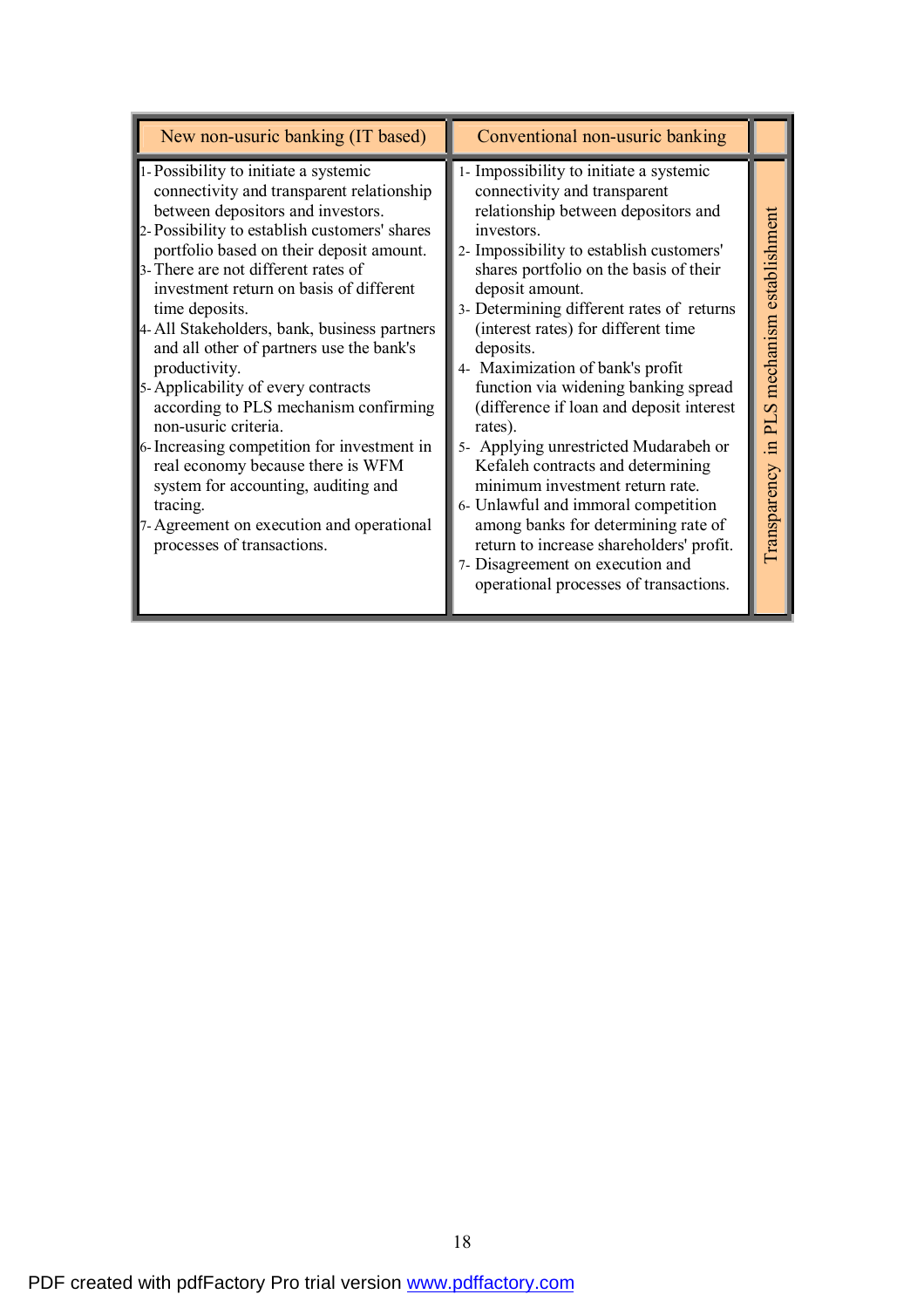| New non-usuric banking (IT based)                                                                                                                                                                                                                                                                                                                                                                                                                                                                                                                                                                                                                                                                                                                                                                                                                                                                                                                                                                                                                                                              | Conventional non-usuric banking                                                                                                                                                                                                                                                                                                                                                                                                                                                                                                                                                                                                                                                                                                                                                                                                                                                                                                                                                                                                            |                                             |
|------------------------------------------------------------------------------------------------------------------------------------------------------------------------------------------------------------------------------------------------------------------------------------------------------------------------------------------------------------------------------------------------------------------------------------------------------------------------------------------------------------------------------------------------------------------------------------------------------------------------------------------------------------------------------------------------------------------------------------------------------------------------------------------------------------------------------------------------------------------------------------------------------------------------------------------------------------------------------------------------------------------------------------------------------------------------------------------------|--------------------------------------------------------------------------------------------------------------------------------------------------------------------------------------------------------------------------------------------------------------------------------------------------------------------------------------------------------------------------------------------------------------------------------------------------------------------------------------------------------------------------------------------------------------------------------------------------------------------------------------------------------------------------------------------------------------------------------------------------------------------------------------------------------------------------------------------------------------------------------------------------------------------------------------------------------------------------------------------------------------------------------------------|---------------------------------------------|
| Stability in financial markets because<br>$1-$<br>of stable money markets and prevailing<br>FSF standards.<br>Standardization in operational,<br>$2 -$<br>supervising and management process<br>and unique practices.<br>Lower markup prices of banking<br>$3-$<br>products and services.<br>Access to international markets because<br>$4-$<br>of compatibility and integrity<br>capabilities.<br>Satisfaction and tranquility of<br>$5-$<br>customers will be result of products and<br>services quality.<br>Deletion of unofficial financial markets<br>$6-$<br>and usury in the society.<br>Decrease of investment cost and<br>$7-$<br>increase of productions in the society<br>because of lowering cost of capital rent<br>in resource mobilization.<br>Dampening money laundering activities<br>$8-$<br>because of effective supervisory on<br>processes and tracing of transactions.<br>9- Depositors will derive actual investment<br>returns of economic activities.<br>10- Expansion and development of social<br>justice in the society through better<br>allocation of resources. | 1- Fluctuations in financial markets<br>resulting from money markets<br>fluctuations.<br>2- Varieties of methods and non-unique<br>practices and standards.<br>3- Higher markup prices of banking<br>products and services.<br>4- Less ability to possessing global<br>market share and working with<br>restricted market and customers.<br>5- Dissatisfaction of customers because<br>of paperwork and bureaucratic<br>procedures concerning supply of<br>products and services.<br>6- Expansion of unofficial financial<br>markets and usury in the society.<br>7- Increase of investment cost and<br>decline of productions in the society<br>because of growing cost of capital rent<br>in resource mobilization.<br>8- Expansion of money laundering<br>activities because of ineffective<br>supervisory on processes and tracing<br>of transactions.<br>9- Depositors will be deprived from<br>actual investment returns of economic<br>activities.<br>10- Expanding of unfair allocation of<br>resources and wealth in the society. | Economical, Financial, social effectiveness |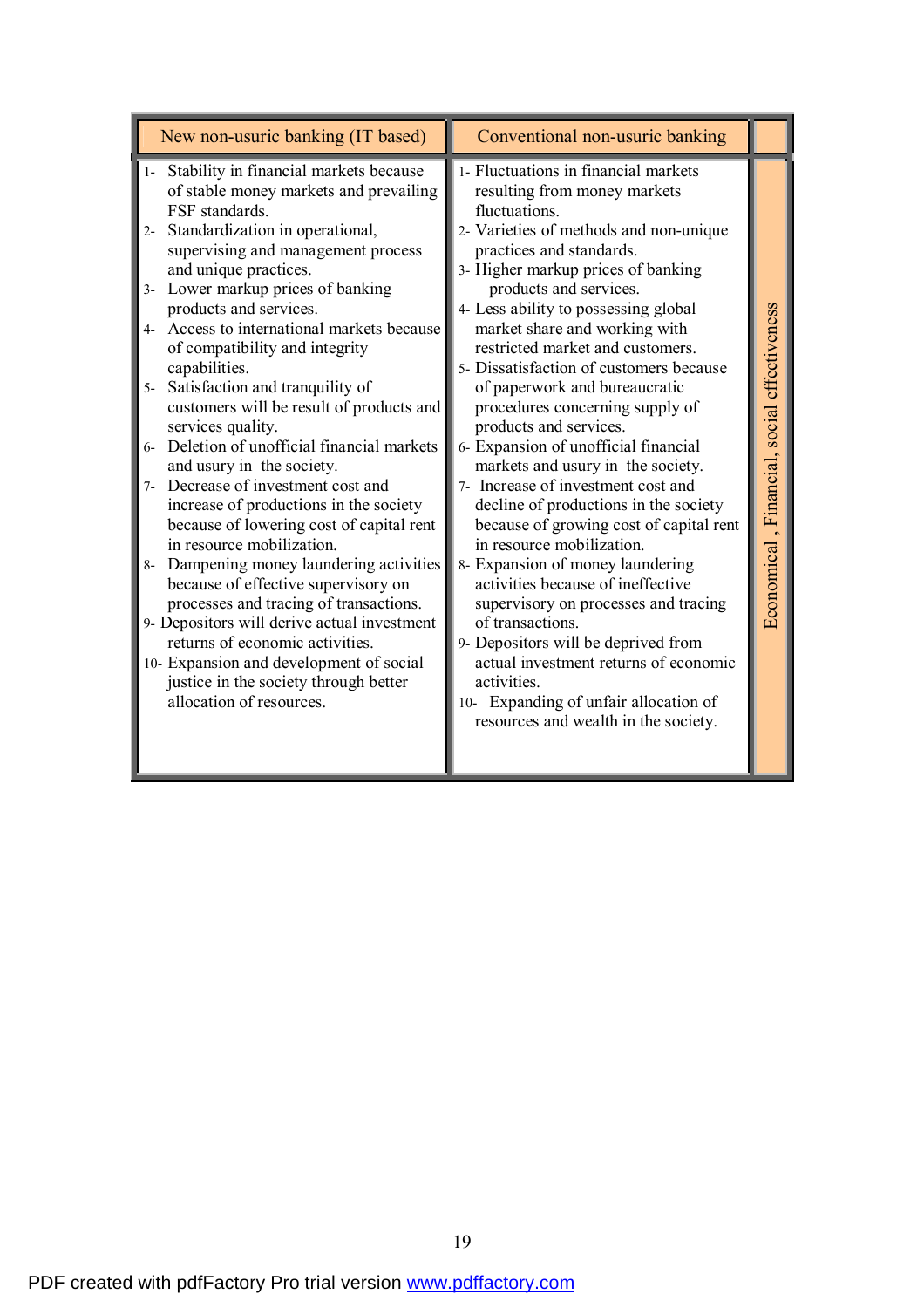| New non-usuric banking (IT based)                                                                                                                                                                                                                                                                                                                                                                                                                                                                                                                                                                                                                                                                                                                                                                                                                                                                                                                                                                                                                                                                                                                                                                                                                                                                                                                                                                                                                                                                                                                                                                                                                              | Conventional non-usuric banking                                                                                                                                                                                                                                                                                                                                                                                                                                                                                                                                                                                                                                                                                                                                                                                                                                                                                                                                                                                                                                                                                                                                                                                                                                                                                                                                                                                                                                                                                                                              |                 |
|----------------------------------------------------------------------------------------------------------------------------------------------------------------------------------------------------------------------------------------------------------------------------------------------------------------------------------------------------------------------------------------------------------------------------------------------------------------------------------------------------------------------------------------------------------------------------------------------------------------------------------------------------------------------------------------------------------------------------------------------------------------------------------------------------------------------------------------------------------------------------------------------------------------------------------------------------------------------------------------------------------------------------------------------------------------------------------------------------------------------------------------------------------------------------------------------------------------------------------------------------------------------------------------------------------------------------------------------------------------------------------------------------------------------------------------------------------------------------------------------------------------------------------------------------------------------------------------------------------------------------------------------------------------|--------------------------------------------------------------------------------------------------------------------------------------------------------------------------------------------------------------------------------------------------------------------------------------------------------------------------------------------------------------------------------------------------------------------------------------------------------------------------------------------------------------------------------------------------------------------------------------------------------------------------------------------------------------------------------------------------------------------------------------------------------------------------------------------------------------------------------------------------------------------------------------------------------------------------------------------------------------------------------------------------------------------------------------------------------------------------------------------------------------------------------------------------------------------------------------------------------------------------------------------------------------------------------------------------------------------------------------------------------------------------------------------------------------------------------------------------------------------------------------------------------------------------------------------------------------|-----------------|
| 1- Less operational risk.<br>2- Continual accounting and auditing<br>process capabilities on Moshrekat or<br>Mudarabah contraction by use of WFM<br>system.<br>3- More confident forecasts of the financial<br>market variables because of standardized<br>and unique practices especifically<br>through WFM system on operational,<br>supervising and management process.<br>4- Supervising capability on business<br>partners and their manner of<br>management.<br>5-Ability to present reliable documents and<br>monitoring projects conditions and<br>convincing customers in case of projects'<br>loss.<br>6-Lower liquidity risk.<br>7-Higher ability to assess, forecast, and<br>scheduling bank's liquidity requirement<br>because of accuracy and accessibility<br>information.<br>8- Full use of resources and ineffectiveness<br>of hearsays to withdraw deposits and<br>bankruptcy because of liquidity risk.<br>9- Transparency of financial sound situation<br>of bank and accessible actual capital<br>adequacy ratio for embracing liabilities<br>and ability for international non-usuric<br>inter-banks financing.<br>10- Attraction of customers and expansion<br>of market because of sound financial<br>stability resulting from enjoyment of<br>customers from real economy yeilds.<br>11- Lower market risk.<br>12- Stability of price of goods in futures.<br>13- Stability of inflation rate and<br>preservation of customer financial<br>position.<br>14- Less morality risk: symmetric<br>information in Moshrekeh or<br>Mudarabeh contracts and monitor<br>capability for tracing investment and<br>fulfillment of PLS mechanism. | 1- Higher operational risk.<br>2- Incapability of continual accounting<br>and auditing process.<br>3- Less confident forecasts of the<br>financial market variables because of<br>varieties of practices.<br>4- Incapability to supervise on business<br>partners and Mozareb (investment<br>operator) and lack of ability to survey<br>their managerial capabilities and qualities<br>before project maturity.<br>5- Inability to present acceptable<br>documents and reasons for legal claiming<br>in the court based upon to be partner of<br>depositors in loss conditions for<br>confirmation of Moshrekat or Mudarabah<br>contracts.<br>6- Higher liquidity risk.<br>7- Less ability to assess, forecast, and<br>scheduling bank's liquidity requirement.<br>8- Useless of partial amount of resources<br>for risk management and decline of<br>investment returns hedging.<br>9- Unavailable modern monetary, inter-<br>banks, stock exchange, derivative<br>markets and inaccessible precise banking<br>information for international financing.<br>10- Missing customers because of higher<br>loss probability in Moshrekeht or<br>Mudarabeh contracts.<br>Higher market risk.<br>$11 -$<br>12- Fluctuations in goods prices in the<br>futures in Salam or Forward (Albeyea<br>Salaf) contracts.<br>13- Higher inflation rate arising from<br>financial markets' fluctuations.<br>14- Morality risk: Asymmetric<br>information in unrestricted Mudarabeh <sup>1</sup><br>may cause expansion of immoral<br>activities for increasing bank's profit. | Risk management |

<sup>&</sup>lt;sup>1</sup> Unrestricted Mudarabeh: In this type of contracts depositors agree with bank that according to bank's direction, money resources of customers be invested and depositors will participate in investment returns.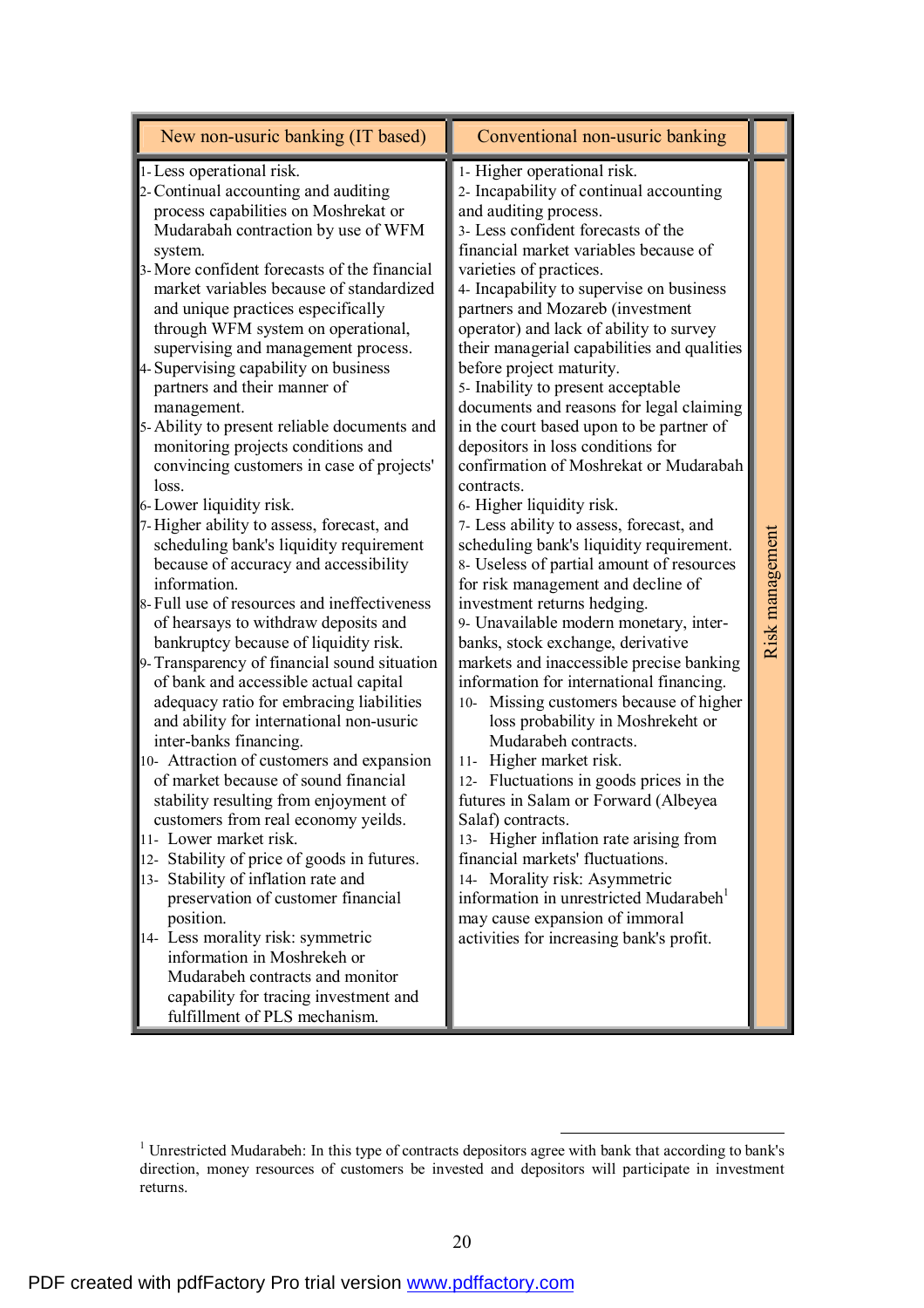### **Conclusions and policy recommendations**:

In spite of various attempts of Islamic and non-Islamic countries for executing non-usuric banking, there is no important achievement in general understanding of non-usuric transactions and their standards. One of the important proposals to fulfill non-usuric banking is "NUBankCo". Based on the proposal depositors are stakeholders of bank and bank on the bases of depositors' money resources that indeed will be founder of enterprise (bank) should maximize depositors' profit. Investment returns and in general bank's revenue will be divided among stakeholders (depositors) in proportion of their shares (i.e. amount and duration of deposit relative to total amount of deposits and their durations). Operational, supervising, managerial processes and risk management will be very transparent in this bank in comparison with conventional banking. Fulfillment of transparency in NUBankCo with access to updated real and precise information and supervision over transactions and manner of projects' management will decrease operational risk and will maximize depositors' profit.

Supply of products and services based on IT systems and standardization in order to compete with other banks and globalization is unavoidable. But fulfillment of PLS mechanism and establishment of NUBankCo will be more realistic and more effective by applying IT based systems as BPR, ERP, CRM, SCM, MES, HRM, WFM, K-M. Because all these systems possess integrity characteristics, and use a unique data warehouse and they are components of a unique system and are responsible to handle specific functions. These system not only will record and manage inter-network processes but also embrace all financial and non-financial transactions of business partners as interactions of multi-layers and multi-parties. This capability requires external interfacing, gateway and RTGS with security characteristics of integrated information. Therefore, access and supervising detailed information and processes exist. In other words, by applying and implementing IT based systems it will become possible to embrace all information requirements of NUBankCo to fulfill real PLS mechanism.

In this bank similar to other banking systems delivery channels includes digital and non-digital channels. Executing new non-usuric banking will initiate new opportunities in different aspects of globalization, market expansion, competition capability with other conventional banks in order to safeguarding depositors' profits and participating them in actual economy yields, and provision of social justice, lubricating complicated interactions between banks in Islamic and non-Islamic countries and decreasing immorality risks and money laundering etc. Standardization in all processes and practices of operational, supervising and managerial aspects should be done by an independent organization to fulfill this type of banking.